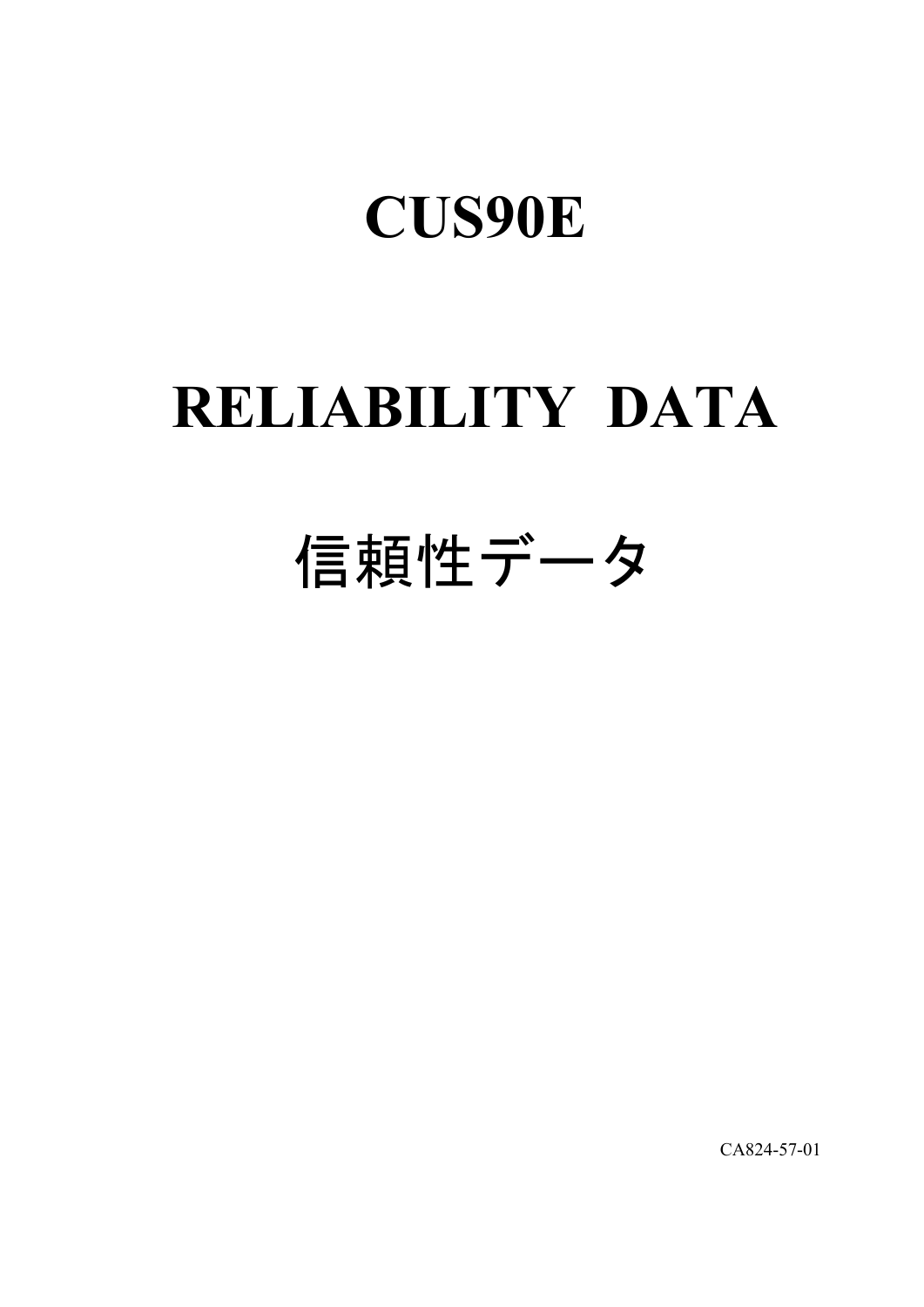### **INDEX**

|                                                                                        | <b>PAGE</b> |
|----------------------------------------------------------------------------------------|-------------|
|                                                                                        |             |
| 2. 部品ディレーティング Component Derating …………………………………………… R-2~7                               |             |
| 3. 主要部品温度上昇值 Main Components Temperature Rise △T List ························· R-8∼11 |             |
|                                                                                        |             |
| 5. アブノーマル試験 Abnormal Test …………………………………………………… R-24                                    |             |
| 6. 振動試験 Vibration Test …………………………………………………………… R-25                                    |             |
| 7. ノイズシミュレート試験 Noise Simulate Test ……………………………………………… R-26                             |             |
|                                                                                        |             |

※ 試験結果は、代表データでありますが、全ての製品はほぼ同等な特性を示します。 従いまして、以下の結果は実力値とお考え願います。

Test results are typical data. Nevertheless the following results are considered to be actual capability data because all units have nearly the same characteristics.

TDK-Lambda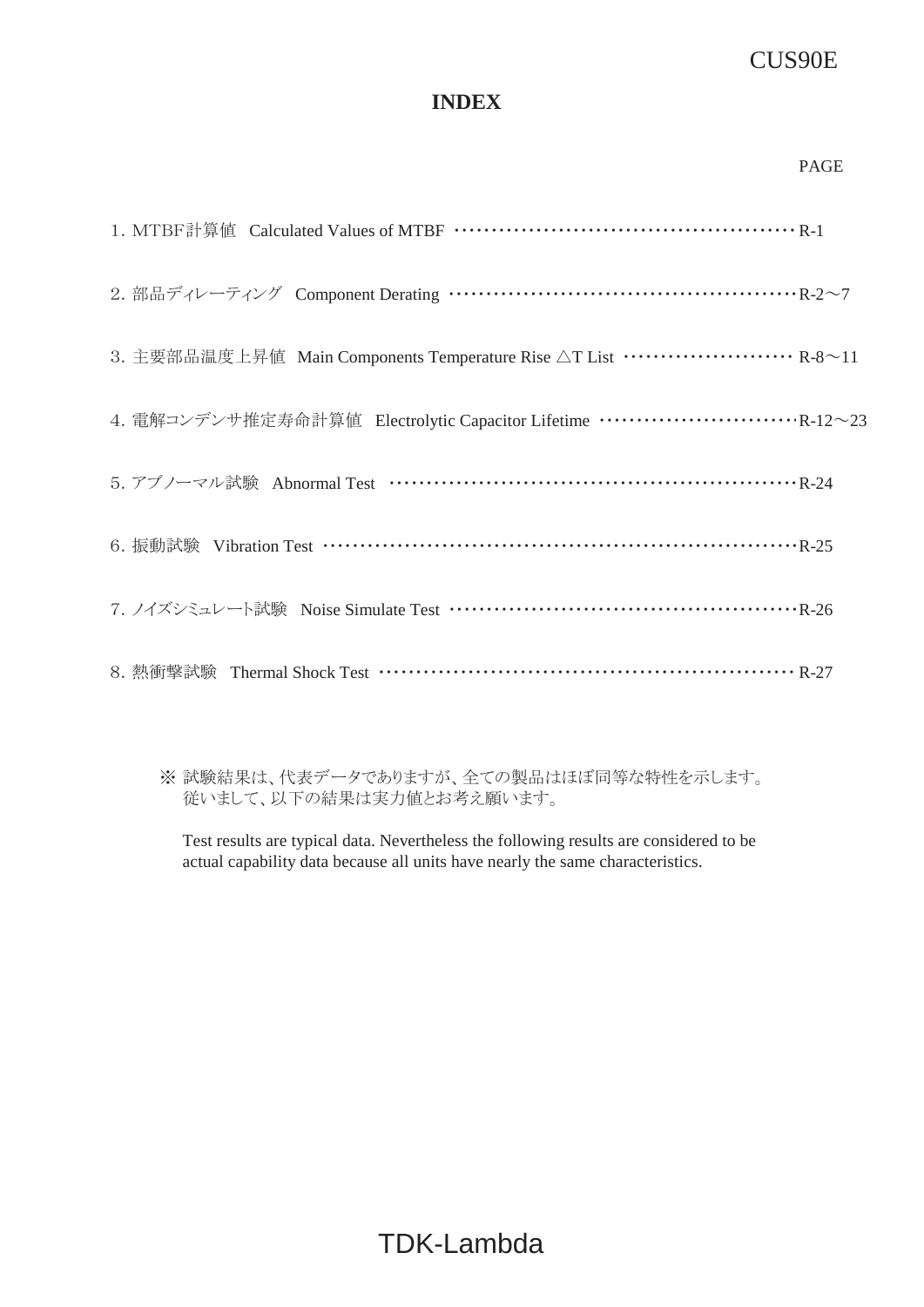#### **MODEL : CUS90E-12**

#### **(1)**䚷⟬ฟ᪉ἲ䚷**Calculating Method**

JEITA (RCR-9102B)の部品点数法で算出されています。 それぞれの部品ごとに、部品故障率んが与えられ、各々の点数によって決定されます。 Calculated based on part count reliability projection of JEITA (RCR-9102B). Individual failure rates  $\lambda_G$  is given to each part and MTBF is calculated by the count of each part.

<算出式>

$$
MTBF = \frac{1}{\lambda_{\text{equip}}} = \frac{1}{\sum_{i=1}^{n} n_i (\lambda_G \pi_Q)_i} \times 10^6
$$
 \n
$$
\text{Hil}(\text{Hours})
$$

- $\lambda$ equip :全機器故障率 (故障数/10 $^6$ 時間) Total Equipment Failure Rate (Failure / 10<sup>6</sup>Hours)
	- $\lambda_{\rm G}$  :i番目の同属部品に対する故障率 (故障数/10 $^6$ 時間) Generic Failure Rate for The ith Generic Part (Failure  $/10^6$  Hours)
	- n; : i 番目の同属部品の個数 Quantity of ith Generic Part
	- n :異なった同属部品のカテゴリーの数 Number of Different Generic Part Categories
	- $\pi_{\Omega}$  : i 番目の同属部品に対する品質ファクタ $(\pi_{0}=1)$ Generic Quality Factor for The ith Generic Part  $(\pi_0=1)$

#### **(2)**䚷 **MTBF**್ **MTBF Values**

 $G_F$ : 地上固定 (Ground, Fixed)

RCR-9102B MTBF  $\div$  162,844 時間 (Hours)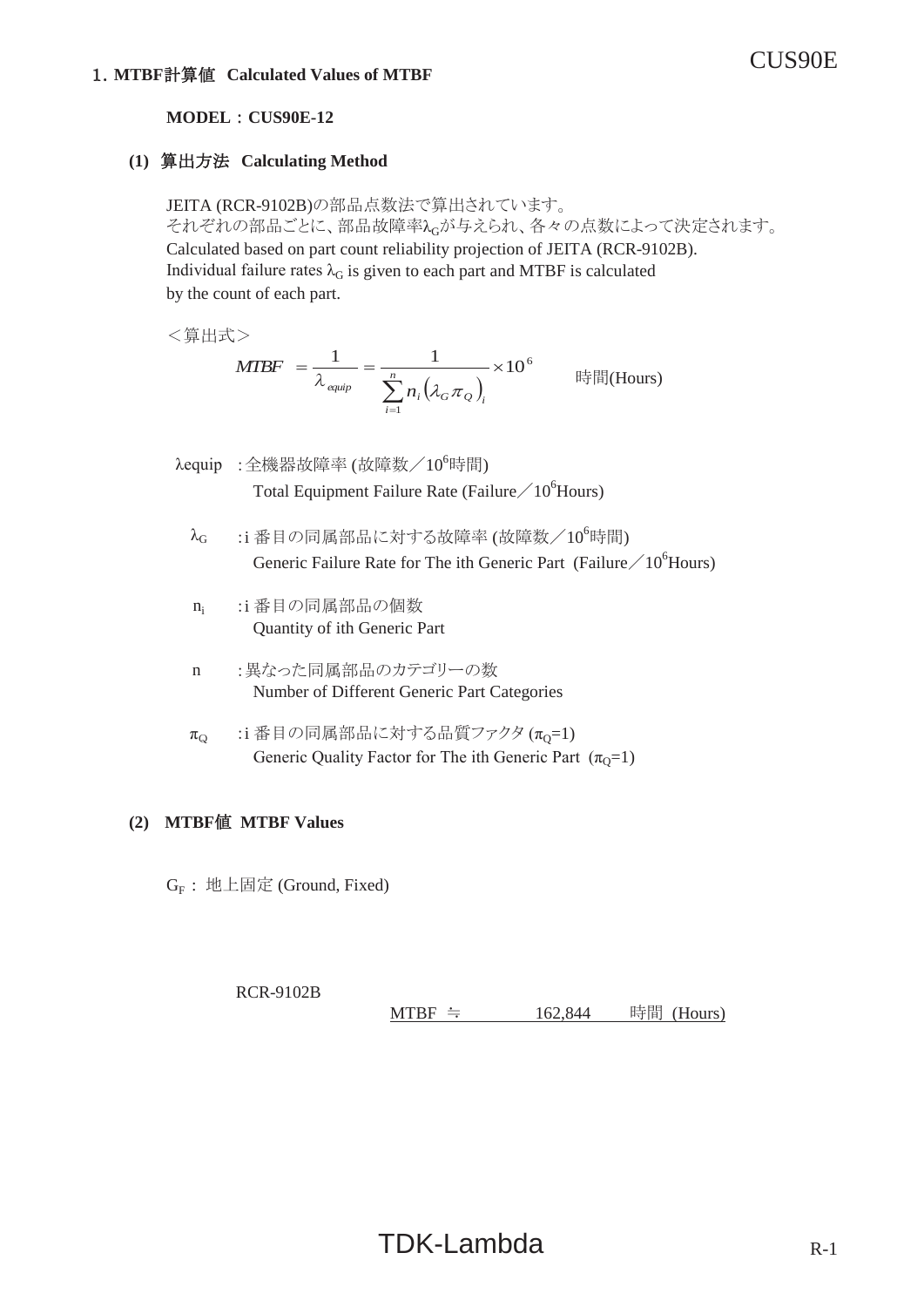#### **(1)**䚷⟬ฟ᪉ἲ䚷**Calculating Method**

(a) 測定方法 Measuring method

| ·取付方法           | :標準取付:B                 | ・周囲温度                    | :65 $\degree$ C      |
|-----------------|-------------------------|--------------------------|----------------------|
| Mounting method | Standard mounting : $B$ | Ambient temperature      |                      |
| ・入力電圧           | $:100,230$ VAC          | ・出力電圧、電流                 | $: 12V, 7.5A(100\%)$ |
| Input voltage   |                         | Output voltage & current |                      |

(b) 半導体 Semiconductors

ケース温度、消費電力、熱抵抗より使用状態の接合点温度を求め 最大定格、接合点温度との比較を求めました。 Compared with maximum junction temperature and actual one which is calculated based on case temperature, power dissipation and thermal impedance.

(c) IC、抵抗、コンデンサ等 IC, Resistors, Capacitors, etc.

周囲温度、使用状態、消費電力など、個々の値は設計基準内に入っています。 Ambient temperature, operating condition, power dissipation and so on are within derating criteria.

#### (d) 熱抵抗算出方法 Calculating method of thermal impedance

|                                 | $\theta j - c = \frac{Tj(max) - Tc}{Pch(max)}$ $\theta j - a = \frac{Tj(max) - Ta}{Pch(max)}$ $\theta j - 1 = \frac{Tj(max) - Tl}{Pch(max)}$ |
|---------------------------------|----------------------------------------------------------------------------------------------------------------------------------------------|
| Tc                              | :ディレーティングの始まるケース温度 一般に25℃<br>Case Temperature at Start Point of Derating; $25^{\circ}$ C in General                                          |
| Ta                              | :ディレーティングの始まる周囲温度 一般に25℃<br>Ambient Temperature at Start Point of Derating; 25°C in General                                                  |
| T1                              | :ディレーティングの始まるリード温度 一般に25℃<br>Lead Temperature at Start Point of Derating; $25^{\circ}$ C in General                                          |
| Pch(max)                        | :最大チャネル損失<br>Maximum Channel Dissipation                                                                                                     |
|                                 | Tj(max) :最大接合点(チャネル)温度<br>(Tch(max)) Maximum Junction (channel) Temperature                                                                  |
| $\theta$ j-c<br>$(\theta$ ch-c) | :接合点(チャネル)からケースまでの熱抵抗<br>Thermal Impedance between Junction (channel) and Case                                                               |
| $\theta$ j-a                    | :接合点から周囲までの熱抵抗<br>Thermal Impedance between Junction and air                                                                                 |
| $\theta$ j-1                    | :接合点からリードまでの熱抵抗<br>Thermal Impedance between Junction and Lead                                                                               |

# $TDK-Lambda$  R-2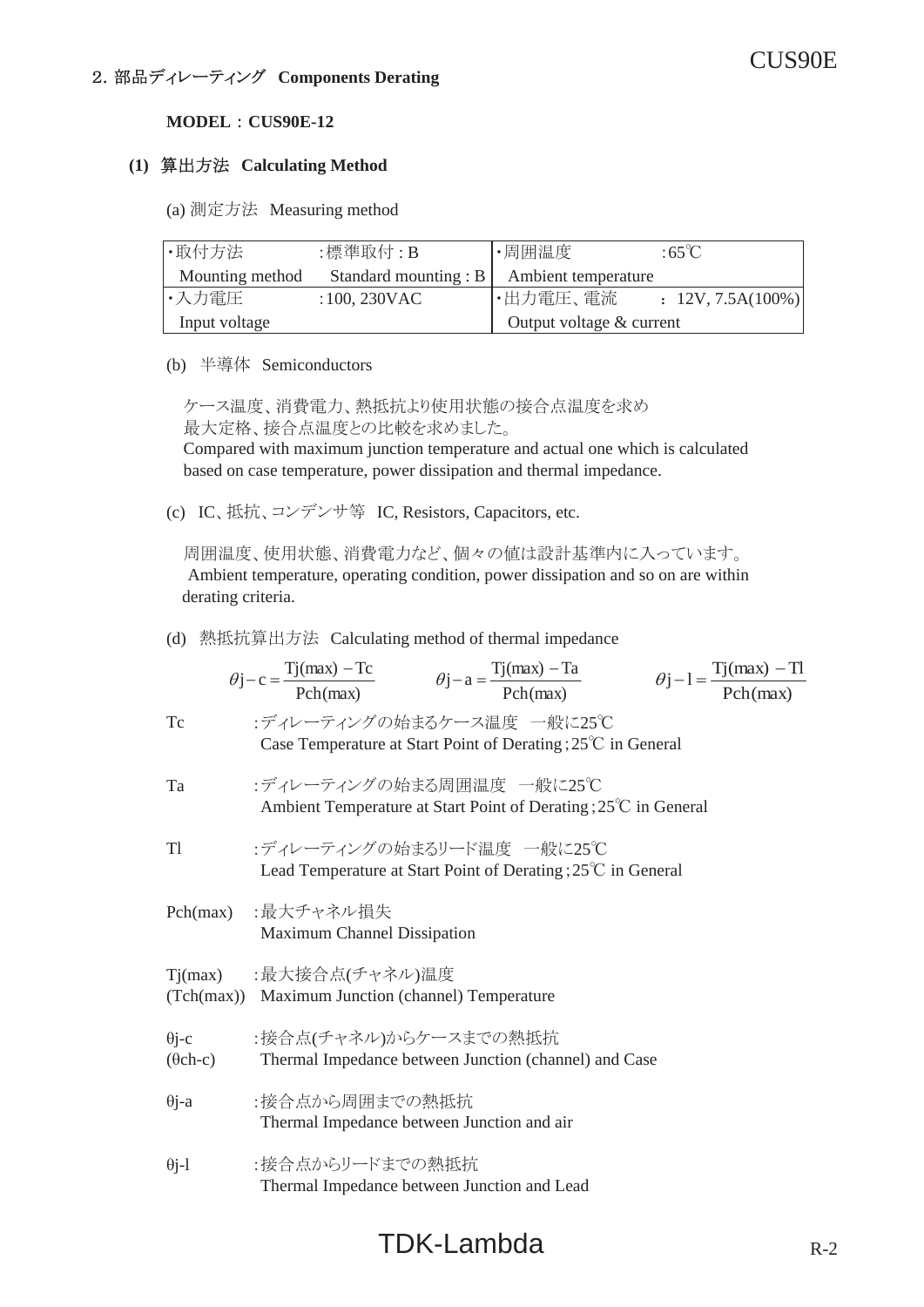#### **MODEL** : CUS90E-12

# **(2)** 㒊ရ䝕䜱䝺䞊䝔䜱䞁䜾⾲䚷**Component Derating List**

| 部品番号<br>Location No.                                        | $Vin = 100VAC$                                                                                                           | $Load = 100\%$                                             | $Ta = 65^{\circ}C$                          |
|-------------------------------------------------------------|--------------------------------------------------------------------------------------------------------------------------|------------------------------------------------------------|---------------------------------------------|
| D1<br>D25XB60-7000<br><b>SHINDENGEN</b>                     | Tj (max) = 150 °C<br>$Pd = 2.825 W$<br>Tj= Tc+ (( $\theta$ j-c) × Pd )= 110.6°C<br>D.F. = 73.8 $\%$                      | $\theta j - c = 1^{\circ} C/W$<br>$\Delta$ Tc= 42.8 °C     | Tc= $107.8$ °C                              |
| D <sub>2</sub><br>YG981S6R<br><b>FUJI ELECTRIC</b>          | T <sub>j</sub> (max) = 150 °C<br>$Pd = 1.357 W$<br>$Tj = Tc + ((\theta j - c) \times Pd) = 111.9$ °C<br>D.F. = 74.6 $\%$ | $\theta$ j-c = 4.5 °C/W<br>$\Delta$ Tc =40.8 °C            | Tc= $105.8^{\circ}$ C                       |
| Q1<br>FMV20N60S1<br><b>FUJI ELECTRIC</b>                    | Tch (max) = $150$ °C<br>Pch= 2.349 W<br>Tj= Tc+ (( $\theta$ ch-c) × Pch)= 110.8 °C<br>$D.F. = 73.9\%$                    | $\theta$ ch-c = 2.4 °C/W<br>$\Delta$ Tc= 40.2 °C           | Pch (max) = $53 W$<br>Tc= $105.2^{\circ}$ C |
| Q <sub>2</sub><br>FMV09N90E<br><b>FUJI ELECTRIC</b>         | Tch (max) = $150^{\circ}$ C<br>Pch= 2.936W<br>$Tj = Tc + ((\theta j - c) \times Pd) = 116.5$ °C<br>D.F. $=77.7\%$        | $\theta$ ch-c = 1.5 °C/W<br>$\Delta$ Tc= 47.1 °C           | Pch (max) = $85 W$<br>Tc= $112.1$ °C        |
| Q51<br>YG868C08R<br><b>FUJI ELECTRIC</b>                    | Tj (max) = 150 °C<br>$Pd = 1.908 W$<br>Tj= Tc+ (( $\theta$ j-c) × Pd )= 116.3 °C<br>$D.F. = 77.5 \%$                     | $\theta$ j-c = 2.0 °C/W<br>$\Delta$ Tc= 47.5 °C            | Tc= $112.5$ °C                              |
| Q52<br>YG868C08R<br><b>FUJI ELECTRIC</b>                    | Tj (max) = 150 °C<br>$Pd = 4.042 W$<br>Tj= Tc+ (( $\theta$ j-c) × Pd )= 125.8 °C<br>D.F. = $83.9\%$                      | $\overline{\theta}$ j-c = 2.0 °C/W<br>$\Delta$ Tc= 52.7 °C | Tc= $117.7^{\circ}$ C                       |
| A101<br>$TA75S393F(TE85L,F Pch = 0.05 W)$<br><b>TOSHIBA</b> | Tch (max) = 125 $\degree$ C<br>$Tj = Tc + ((\theta ch-c) \times Pch) = 98.4$ °C<br>D.F. = $78.7\%$                       | $\theta$ ch-c = 227.3 °C/W<br>$\Delta Tc = 22.0$ °C        | Pch (max) = $0.2 W$<br>$Tc = 87.0^{\circ}C$ |
| A102<br>FA5502M-H1-TE1<br><b>FUJI ELECTRIC</b>              | Tch (max) = $150^{\circ}$ C<br>$Pch = 0.17W$<br>Tch=Tc+ (( $\theta$ ch-c) × Pch)= 102.7 °C<br>D.F. = $68.5\%$            | $\theta$ ch-c = 50 °C/W<br>$\Delta Tc = 29.2$ °C           | Pch (max) = $0.65$ W<br>Tc= $94.2$ °C       |
| A103<br>M51995AFP CF0J<br><b>RENESAS</b>                    | Tch (max) = $150^{\circ}$ C<br>$Pch = 0.2W$<br>Tch=Tc+ (( $\theta$ ch-c) $\times$ Pch)= 123.0 °C<br>D.F. = $82.0\%$      | $\theta$ ch-c = 83.3 °C/W<br>$\Delta Tc = 41.3$ °C         | Pch (max) = $1.5 W$<br>Tc= $106.3$ °C       |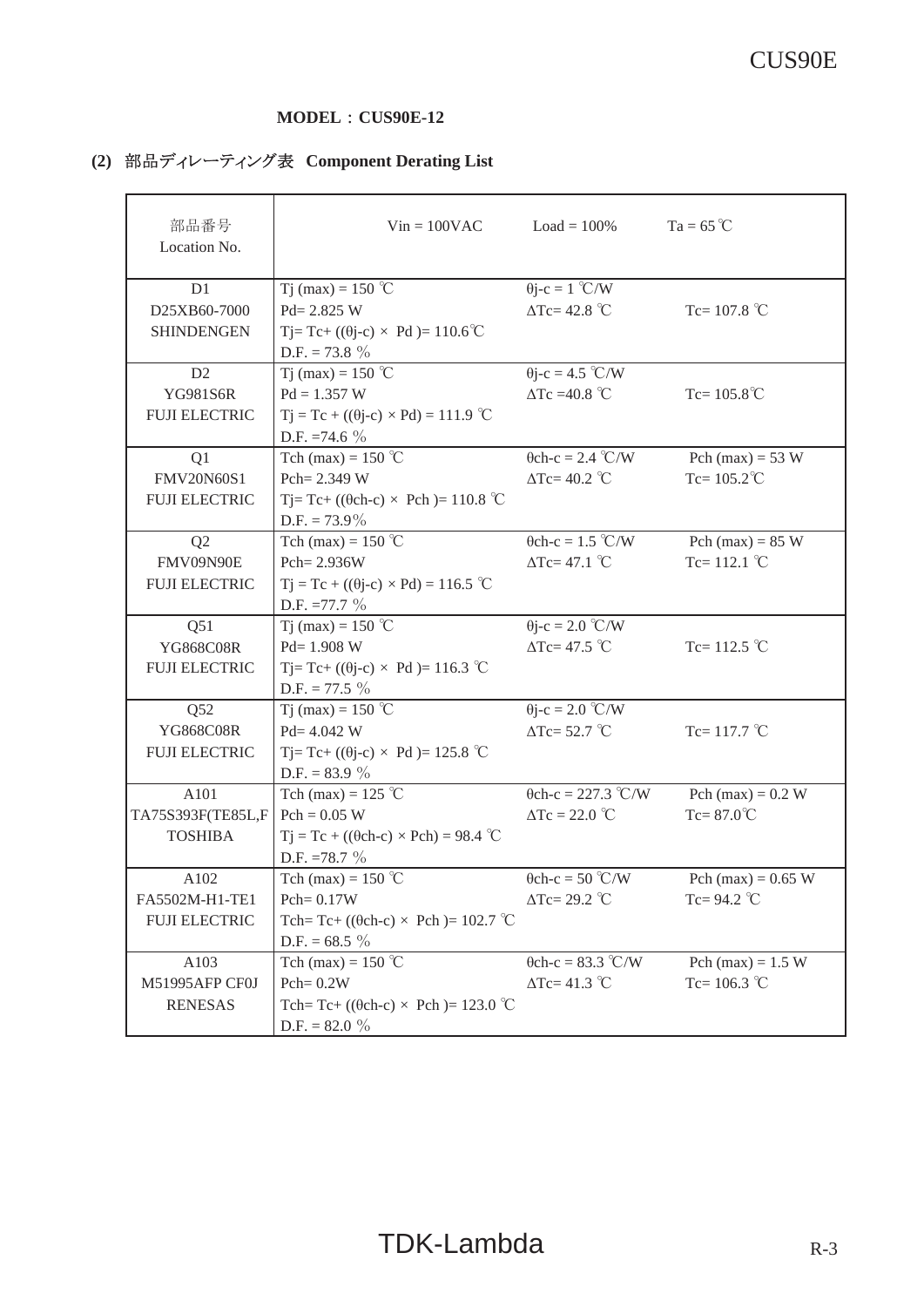#### **MODEL** : CUS90E-12

# **(2)** 㒊ရ䝕䜱䝺䞊䝔䜱䞁䜾⾲䚷**Component Derating List**

| 部品番号<br>Location No.                                        | $Vin = 230VAC$                                                                                                          | $Load = 100\%$                                             | $Ta = 65^{\circ}C$                    |
|-------------------------------------------------------------|-------------------------------------------------------------------------------------------------------------------------|------------------------------------------------------------|---------------------------------------|
| D1<br>D25XB60-7000<br><b>SHINDENGEN</b>                     | Tj (max) = 150 °C<br>$Pd = 2.825 W$<br>Tj= Tc+ (( $\theta$ j-c) × Pd )= 90.0°C<br>D.F. = 60.0 $\%$                      | $\theta j - c = 1^{\circ} C/W$<br>$\Delta Tc = 22.2$ °C    | Tc= $87.2$ °C                         |
| D <sub>2</sub><br>YG981S6R<br><b>FUJI ELECTRIC</b>          | T <sub>j</sub> (max) = 150 °C<br>$Pd = 1.357 W$<br>$Tj = Tc + ((\theta j - c) \times Pd) = 107.5$ °C<br>D.F. $=71.7 \%$ | $\theta$ j-c = 4.5 °C/W<br>$\Delta$ Tc = 36.4 °C           | Tc= $101.4^{\circ}$ C                 |
| Q1<br>FMV20N60S1<br><b>FUJI ELECTRIC</b>                    | Tch (max) = $150$ °C<br>Pch= 2.349 W<br>Tj= Tc+ (( $\theta$ ch-c) × Pch)= 105.8 °C<br>$D.F. = 70.6\%$                   | $\theta$ ch-c = 2.4 °C/W<br>$\Delta$ Tc= 35.2 °C           | $Pch(max) = 53 W$<br>$Tc = 100.2$ °C  |
| Q <sub>2</sub><br>FMV09N90E<br><b>FUJI ELECTRIC</b>         | Tch (max) = $150^{\circ}$ C<br>Pch= 2.936W<br>$Tj = Tc + ((\theta j - c) \times Pd) = 112.5$ °C<br>D.F. = $75.0\%$      | $\theta$ ch-c = 1.5 °C/W<br>$\Delta Tc = 43.1$ °C          | Pch $(max) = 85 W$<br>Tc= $108.1$ °C  |
| Q51<br>YG868C08R<br><b>FUJI ELECTRIC</b>                    | Tj (max) = 150 °C<br>$Pd = 1.908 W$<br>Tj= Tc+ (( $\theta$ j-c) × Pd )= 115.6 °C<br>$D.F. = 77.1 \%$                    | $\theta$ j-c = 2.0 °C/W<br>$\Delta$ Tc= 46.8 °C            | Tc= $111.8 °C$                        |
| Q52<br>YG868C08R<br><b>FUJI ELECTRIC</b>                    | Tj (max) = 150 °C<br>$Pd = 4.042 W$<br>Tj= Tc+ (( $\theta$ j-c) × Pd )= 125.3 °C<br>D.F. = $83.5\%$                     | $\overline{\theta}$ j-c = 2.0 °C/W<br>$\Delta$ Tc= 52.2 °C | Tc= $117.2$ °C                        |
| A101<br>$TA75S393F(TE85L,F Pch = 0.05 W)$<br><b>TOSHIBA</b> | Tch (max) = 125 $\degree$ C<br>$Tj = Tc + ((\theta ch-c) \times Pch) = 92.7$ °C<br>D.F. $=74.1\%$                       | $\theta$ ch-c = 227.3 °C/W<br>$\Delta Tc = 16.3$ °C        | Pch (max) = $0.2 W$<br>$Tc = 81.3$ °C |
| A102<br>FA5502M-H1-TE1<br><b>FUJI ELECTRIC</b>              | Tch (max) = $150$ °C<br>$Pch = 0.17W$<br>Tch=Tc+ (( $\theta$ ch-c) × Pch)= 96.7 °C<br>D.F. = $64.5\%$                   | $\theta$ ch-c = 50°C/W<br>$\Delta$ Tc= 23.2 °C             | Pch (max) = $0.65$ W<br>Tc= $88.2$ °C |
| A103<br>M51995AFP CF0J<br><b>RENESAS</b>                    | Tch (max) = $150^{\circ}$ C<br>$Pch = 0.2W$<br>Tch=Tc+ (( $\theta$ ch-c) $\times$ Pch)= 121.7 °C<br>D.F. = $81.1\%$     | $\theta$ ch-c = 83.3 °C/W<br>$\Delta Tc = 40.0$ °C         | Pch (max) = $1.5 W$<br>Tc= $105.0$ °C |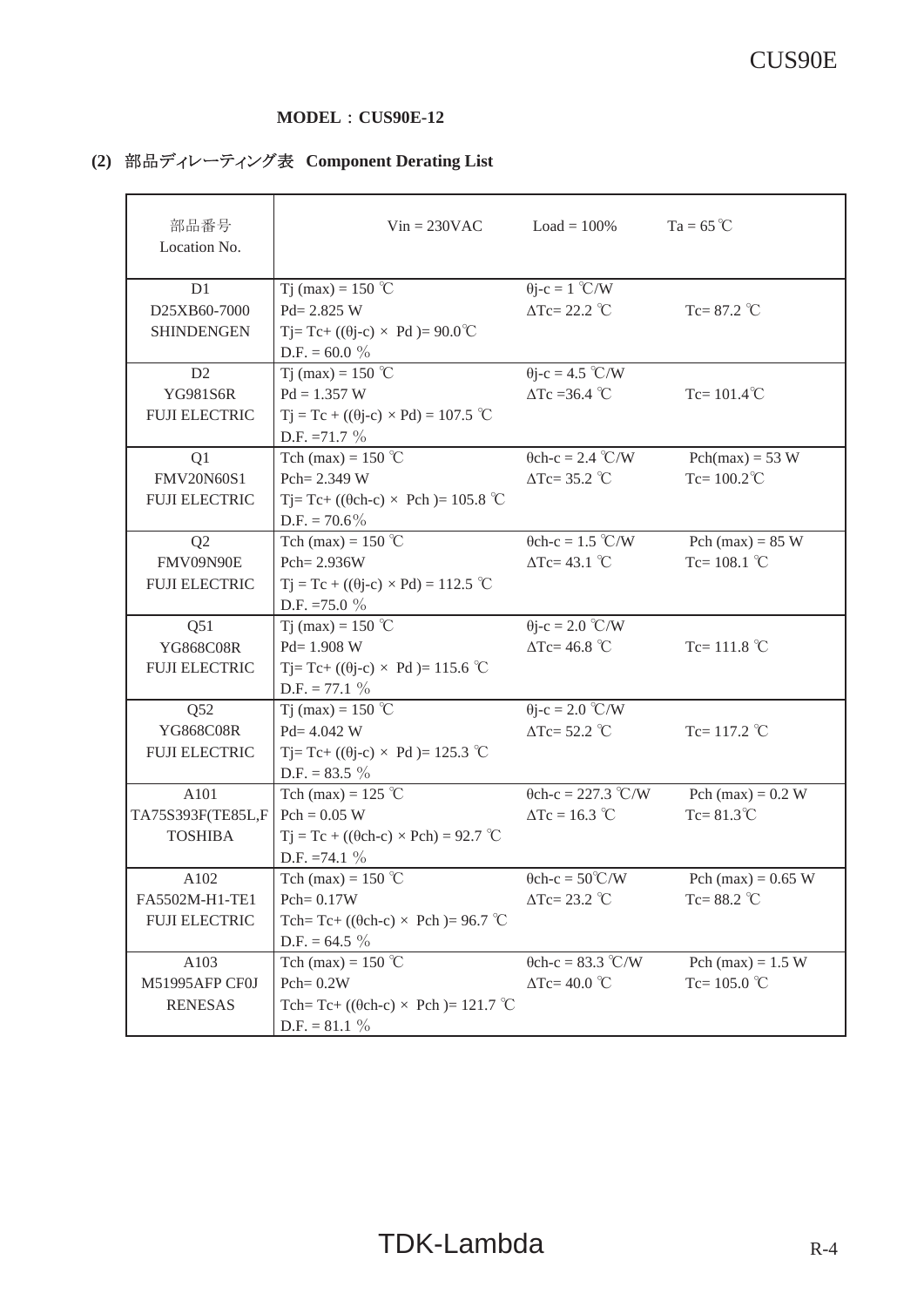#### **(1)**䚷⟬ฟ᪉ἲ䚷**Calculating Method**

(a) 測定方法 Measuring method

| ·取付方法           | :標準取付:B                      | ・周囲温度                    | :65 $\degree$ C     |
|-----------------|------------------------------|--------------------------|---------------------|
| Mounting method | Standard mounting : $B \mid$ | Ambient temperature      |                     |
| ・入力電圧           | $: 110, 220$ VDC             | ・出力電圧、電流                 | $:12V, 7.5A(100\%)$ |
| Input voltage   |                              | Output voltage & current |                     |

(b) 半導体 Semiconductors

ケース温度、消費電力、熱抵抗より使用状態の接合点温度を求め 最大定格、接合点温度との比較を求めました。 Compared with maximum junction temperature and actual one which is calculated based on case temperature, power dissipation and thermal impedance.

(c) IC、抵抗、コンデンサ等 IC, Resistors, Capacitors, etc.

周囲温度、使用状態、消費電力など、個々の値は設計基準内に入っています。 Ambient temperature, operating condition, power dissipation and so on are within derating criteria.

#### (d) 熱抵抗算出方法 Calculating method of thermal impedance

|                                 | $\theta j - c = \frac{Tj(max) - Tc}{Pch(max)}$ $\theta j - a = \frac{Tj(max) - Ta}{Pch(max)}$ $\theta j - 1 = \frac{Tj(max) - Tl}{Pch(max)}$ |
|---------------------------------|----------------------------------------------------------------------------------------------------------------------------------------------|
| Tc                              | :ディレーティングの始まるケース温度 一般に25℃<br>Case Temperature at Start Point of Derating; $25^{\circ}$ C in General                                          |
| Ta                              | :ディレーティングの始まる周囲温度 一般に25℃<br>Ambient Temperature at Start Point of Derating; 25°C in General                                                  |
| T <sub>1</sub>                  | :ディレーティングの始まるリード温度 一般に25℃<br>Lead Temperature at Start Point of Derating; $25^{\circ}$ C in General                                          |
| Pch(max)                        | :最大チャネル損失<br>Maximum Channel Dissipation                                                                                                     |
|                                 | Tj(max) :最大接合点(チャネル)温度<br>(Tch(max)) Maximum Junction (channel) Temperature                                                                  |
| $\theta$ j-c<br>$(\theta$ ch-c) | :接合点(チャネル)からケースまでの熱抵抗<br>Thermal Impedance between Junction (channel) and Case                                                               |
| $\theta$ j-a                    | :接合点から周囲までの熱抵抗<br>Thermal Impedance between Junction and air                                                                                 |
| $\theta$ j-1                    | :接合点からリードまでの熱抵抗<br>Thermal Impedance between Junction and Lead                                                                               |

# $TDK-Lambda$  R-5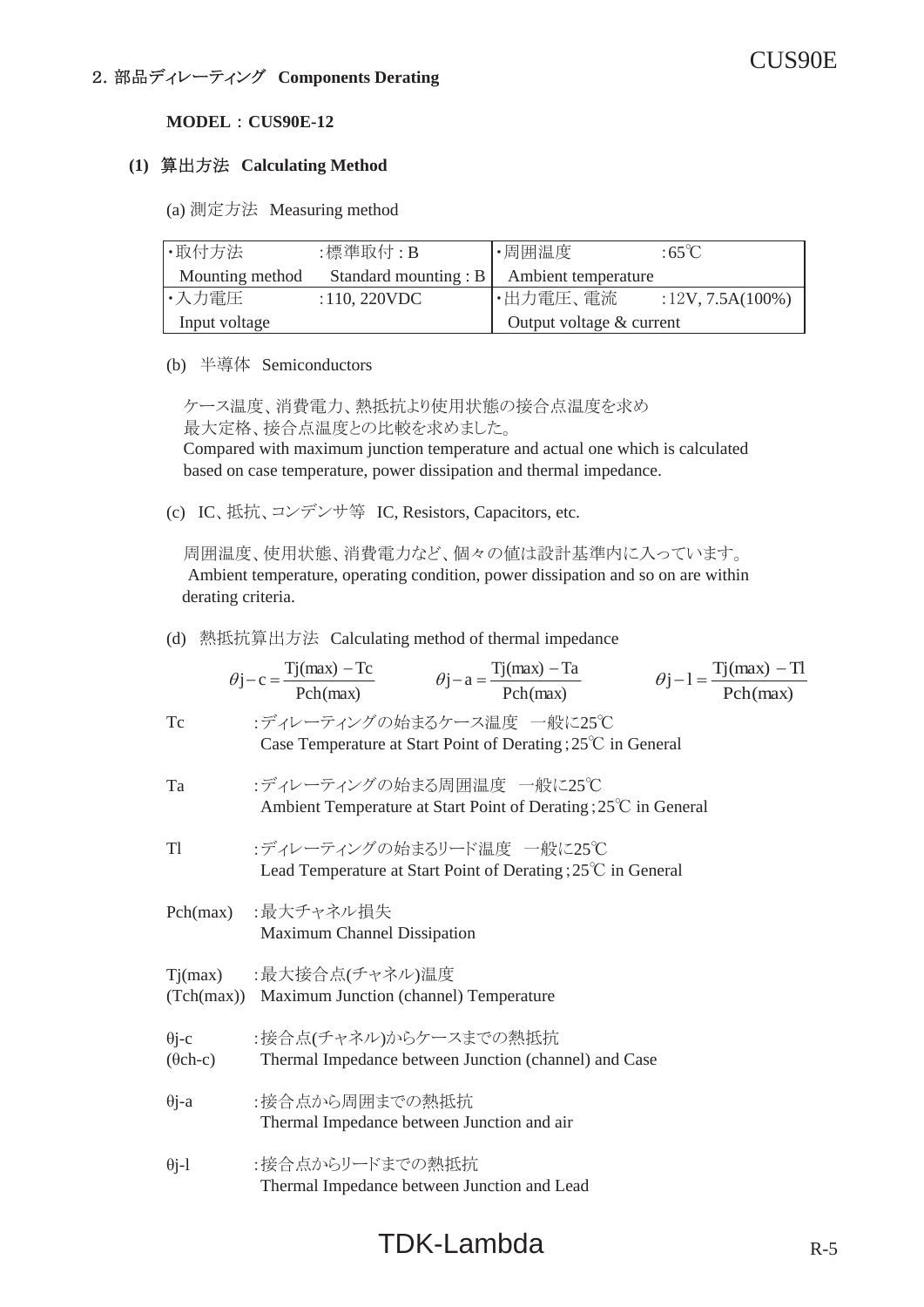#### **MODEL** : CUS90E-12

# **(2)** 㒊ရ䝕䜱䝺䞊䝔䜱䞁䜾⾲䚷**Component Derating List**

| 部品番号<br>Location No.                                        | $Vin = 110VDC$                                                                                                          | $Load = 100\%$                                      | $Ta = 65^{\circ}C$                           |
|-------------------------------------------------------------|-------------------------------------------------------------------------------------------------------------------------|-----------------------------------------------------|----------------------------------------------|
| D1<br>D25XB60-7000<br><b>SHINDENGEN</b>                     | Tj (max) = 150 °C<br>$Pd = 2.825 W$<br>Tj= Tc+ (( $\theta$ j-c) × Pch)= 111.8 <sup>°</sup> C<br>D.F. = 74.6 $\%$        | $\theta$ j-c = 1 °C/W<br>$\Delta$ Tc= 44 °C         | Tc= $109.0$ °C                               |
| D <sub>2</sub><br><b>YG981S6R</b><br><b>FUJI ELECTRIC</b>   | T <sub>j</sub> (max) = 150 °C<br>$Pd = 1.357 W$<br>$Tj = Tc + ((\theta j - c) \times Pd) = 110.5$ °C<br>D.F. = $73.7\%$ | $\theta$ j-c = 4.5 °C/W<br>$\Delta$ Tc = 39.4 °C    | $Tc = 104.4^{\circ}C$                        |
| Q1<br>FMV20N60S1<br><b>FUJI ELECTRIC</b>                    | Tch (max) = $150$ °C<br>Pch= 2.349 W<br>Tj= Tc+ (( $\theta$ ch-c) × Pch)= 109.3 °C<br>$D.F. = 72.9\%$                   | $\theta$ ch-c = 2.4 °C/W<br>$\Delta$ Tc= 38.7 °C    | Pch (max) = $53 W$<br>$Tc = 103.7^{\circ}C$  |
| Q2<br>FMV09N90E<br><b>FUJI ELECTRIC</b>                     | Tch (max) = $150$ °C<br>Pch= 2.936W<br>$Tj = Tc + ((\theta j - c) \times Pch) = 115.3$ °C<br>D.F. = 76.9 $\%$           | $\theta$ ch-c = 1.5 °C/W<br>$\Delta$ Tc= 45.9 °C    | Pch $(max) = 85 W$<br>Tc= $110.9$ °C         |
| Q51<br>YG868C08R<br><b>FUJI ELECTRIC</b>                    | Tj (max) = 150 °C<br>$Pd = 1.908 W$<br>Tj= Tc+ (( $\theta$ j-c) × Pd)= 116.1 °C<br>D.F. = 77.4 $\%$                     | $\theta$ j-c = 2.0 °C/W<br>$\Delta$ Tc= 47.3 °C     | Tc= $112.3$ °C                               |
| Q52<br><b>YG868C08R</b><br><b>FUJI ELECTRIC</b>             | Tj (max) = 150 °C<br>$Pd = 4.042 W$<br>Tj= Tc+ (( $\theta$ j-c) × Pd )= 125.5 °C<br>D.F. = $83.7\%$                     | $\theta$ j-c = 2.0 °C/W<br>$\Delta$ Tc= 52.4 °C     | Tc= $117.4$ °C                               |
| A101<br>$TA75S393F(TE85L,F Pch = 0.05 W)$<br><b>TOSHIBA</b> | Tch (max) = $125$ °C<br>$Tj = Tc + ((\theta ch-c) \times Pch) = 98.2$ °C<br>D.F. = 78.5 $\%$                            | $\theta$ ch-c = 227.3 °C/W<br>$\Delta Tc = 21.8$ °C | Pch (max) = $0.2 W$<br>$Tc = 86.8^{\circ}C$  |
| A102<br>FA5502M-H1-TE1<br><b>FUJI ELECTRIC</b>              | Tch (max) = $150^{\circ}$ C<br>$Pch = 0.17W$<br>Tch=Tc+ (( $\theta$ ch-c) × Pch)= 102.6 °C<br>D.F. = $68.4\%$           | $\theta$ ch-c = 50°C/W<br>$\Delta Tc = 29.1$ °C     | Pch (max) = $0.65$ W<br>Tc= $94.1^{\circ}$ C |
| A103<br>M51995AFP CF0J<br><b>RENESAS</b>                    | Tch (max) = $150$ °C<br>$Pch = 0.2W$<br>Tch=Tc+ (( $\theta$ ch-c) × Pch)= 122.5 °C<br>D.F. = $81.7 \%$                  | $\theta$ ch-c = 83.3 °C/W<br>$\Delta$ Tc= 40.8 °C   | Pch (max) = $1.5 W$<br>Tc= $105.8$ °C        |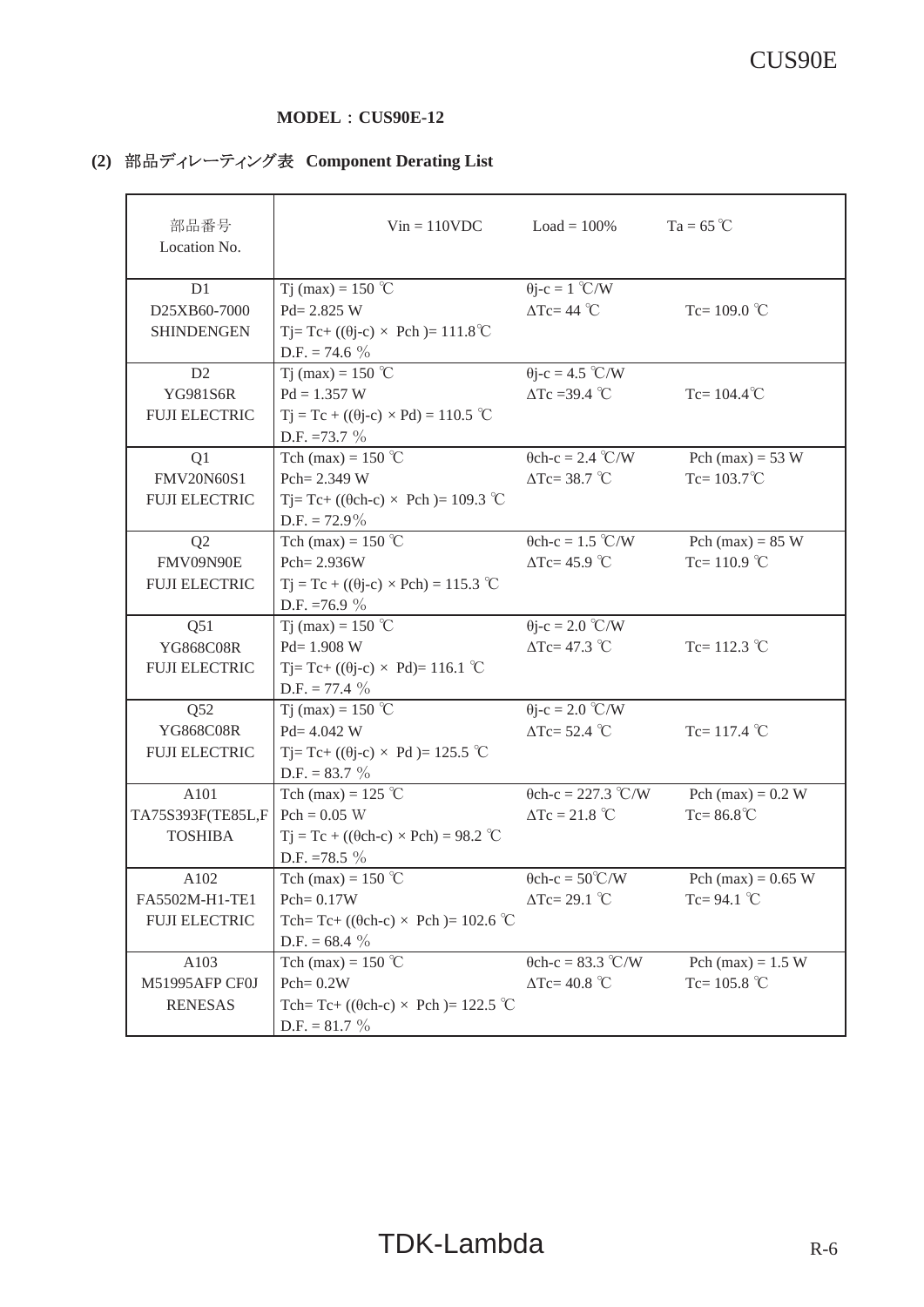#### **MODEL** : CUS90E-12

# **(2)** 㒊ရ䝕䜱䝺䞊䝔䜱䞁䜾⾲䚷**Component Derating List**

| 部品番号<br>Location No.                                        | $Vin = 220VDC$                                                                                                    | $Load = 100\%$                                              | $Ta = 65^{\circ}C$                           |
|-------------------------------------------------------------|-------------------------------------------------------------------------------------------------------------------|-------------------------------------------------------------|----------------------------------------------|
| D1<br>D25XB60-7000<br><b>SHINDENGEN</b>                     | Tj (max) = 150 °C<br>$Pd = 2.825 W$<br>Tj= Tc+ (( $\theta$ j-c) × Pch )= 93.7°C<br>D.F. = $62.5\%$                | $\theta$ j-c = 1 °C/W<br>$\Delta$ Tc= 25.9 °C               | Tc= $90.9$ °C                                |
| D <sub>2</sub><br><b>YG981S6R</b><br><b>FUJI ELECTRIC</b>   | Tj (max) = 150 °C<br>$Pd = 1.357 W$<br>$Tj = Tc + ((\theta j - c) \times Pd) = 107.3$ °C<br>D.F. = $71.5\%$       | $\theta$ j-c = 4.5 °C/W<br>$\Delta$ Tc = 36.2 °C            | $Tc = 101.2^{\circ}C$                        |
| Q1<br>FMV20N60S1<br><b>FUJI ELECTRIC</b>                    | Tch (max) = $150^{\circ}$ C<br>Pch= 2.349 W<br>Tj= Tc+ (( $\theta$ ch-c) × Pch)= 105.1 °C<br>$D.F. = 70.1\%$      | $\theta$ ch-c = 2.4 °C/W<br>$\Delta$ Tc= 34.5 °C            | Pch $(max) = 53$ W<br>Tc= $99.5^{\circ}$ C   |
| Q2<br>FMV09N90E<br><b>FUJI ELECTRIC</b>                     | Tch (max) = $150^{\circ}$ C<br>Pch= 2.936W<br>$Tj = Tc + ((\theta j-c) \times Pch) = 112.3$ °C<br>D.F. = $74.9\%$ | $\theta$ ch-c = 1.5 °C/W<br>$\Delta$ Tc= 42.9 °C            | Pch (max) = $85 W$<br>Tc= $107.9$ °C         |
| Q51<br>YG868C08R<br><b>FUJI ELECTRIC</b>                    | T <sub>j</sub> (max) = 150 °C<br>$Pd = 1.908 W$<br>Tj= Tc+ (( $\theta$ j-c) × Pd )= 115.9 °C<br>$D.F. = 77.3 \%$  | $\overline{\theta}$ j-c = 2.0 °C/W<br>$\Delta Tc = 47.1$ °C | Tc= $112.1$ °C                               |
| Q52<br><b>YG868C08R</b><br><b>FUJI ELECTRIC</b>             | T <sub>j</sub> (max) = 150 °C<br>$Pd = 4.042 W$<br>Tj= Tc+ (( $\theta$ j-c) × Pd )= 125.5 °C<br>D.F. = $83.7\%$   | $\theta$ j-c = 2.0 °C/W<br>$\Delta$ Tc= 52.4 °C             | Tc= $117.4$ °C                               |
| A101<br>$TA75S393F(TE85L,F Pch = 0.05 W)$<br><b>TOSHIBA</b> | Tch (max) = $125$ °C<br>$Tj = Tc + ((\theta ch-c) \times Pch) = 93.7$ °C<br>D.F. = 74.9 $\%$                      | $\theta$ ch-c = 227.3 °C/W<br>$\Delta Tc = 17.3$ °C         | Pch (max) = $0.2 W$<br>$Tc = 82.3^{\circ}C$  |
| A102<br>FA5502M-H1-TE1<br><b>FUJI ELECTRIC</b>              | Tch (max) = $150$ °C<br>$Pch = 0.17W$<br>Tch=Tc+ (( $\theta$ ch-c) × Pch)=98 °C<br>D.F. = $65.3\%$                | $\theta$ ch-c = 50 °C/W<br>$\Delta$ Tc= 24.5 °C             | Pch (max) = $0.65$ W<br>Tc= $89.5^{\circ}$ C |
| A103<br>M51995AFP CF0J<br><b>RENESAS</b>                    | Tch (max) = $150$ °C<br>$Pch = 0.2W$<br>Tch=Tc+ (( $\theta$ ch-c) × Pch)= 121.7 °C<br>D.F. = $81.1\%$             | $\theta$ ch-c = 83.3 °C/W<br>$\Delta Tc = 40.1$ °C          | Pch (max) = $1.5 W$<br>Tc= $105.1$ °C        |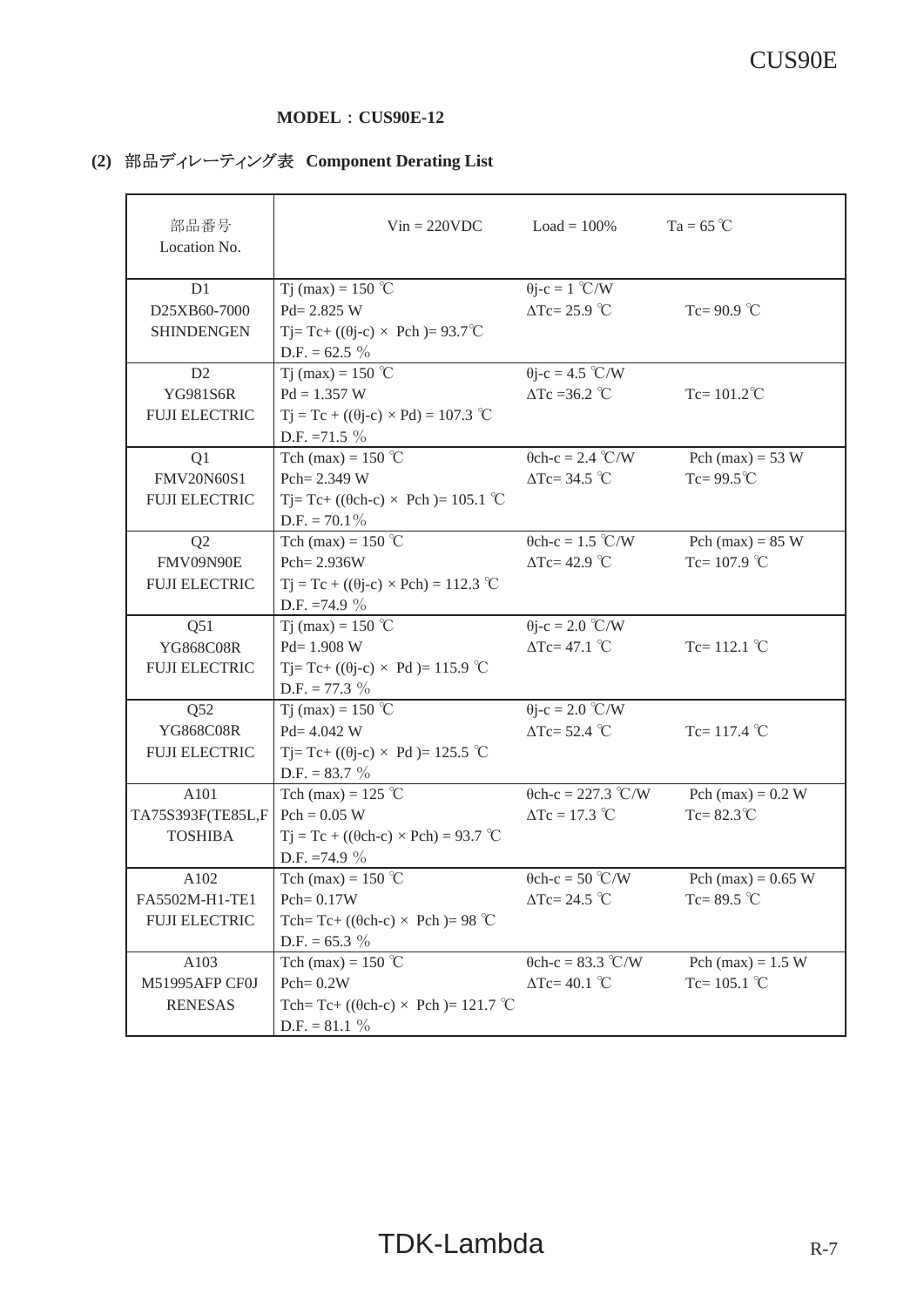#### **(1)** 測定条件 **Measuring Conditions**

|                                                                       | Mounting A                           | Mounting B                                     | Mounting C                                 | Mounting D              | Mounting E               | Mounting F                               |
|-----------------------------------------------------------------------|--------------------------------------|------------------------------------------------|--------------------------------------------|-------------------------|--------------------------|------------------------------------------|
| 取付方法<br><b>Mounting Method</b><br>(標準取付: B)<br>(Standard Mounting: B) | CN1(INPUT)<br>,,,,,,,,,,,,,,,,,,,,,, | (STANDARD<br>MOUNTING)<br>CN1(INPUT)<br>T<br>I | CN1(JNPUT)<br>$\overline{\mathbb{Z}}$<br>ᆮ | CN1(INPUT)<br>∖⊨⊫<br>⊫⊫ | ਖ⊨<br>- 덕트<br>CN1(INPUT) | <u>un provinciamente pro</u><br>CN1(INPU |
| 入力電圧 Vin                                                              |                                      |                                                |                                            |                         |                          |                                          |
| Input Voltage                                                         |                                      |                                                |                                            | $100$ VAC               |                          |                                          |
| 出力電圧 Vo                                                               |                                      |                                                |                                            |                         |                          |                                          |
| <b>Output Voltage</b>                                                 |                                      |                                                |                                            | 12VDC                   |                          |                                          |
| 出力電流 Io                                                               |                                      |                                                |                                            |                         |                          |                                          |
| <b>Output Current</b>                                                 |                                      |                                                |                                            | $7.5A(100\%)$           |                          |                                          |

|                   |                        | $\Delta T$ Temperature Rise (°C) |                    |                    |                    |                    |                    |
|-------------------|------------------------|----------------------------------|--------------------|--------------------|--------------------|--------------------|--------------------|
|                   | 出力ディレーティング             | $Io=100\%$                       |                    |                    |                    |                    |                    |
|                   | <b>Output Derating</b> | $Ta=50^{\circ}C$                 | $Ta = 50^{\circ}C$ | $Ta = 50^{\circ}C$ | $Ta = 50^{\circ}C$ | $Ta = 50^{\circ}C$ | $Ta = 50^{\circ}C$ |
| 部品番号              | 部品名                    | 取付方向                             | 取付方向               | 取付方向               | 取付方向               | 取付方向               | 取付方向               |
| Location No.      | Part name              | Mounting A                       | Mounting B         | Mounting C         | Mounting D         | Mounting E         | Mounting F         |
| C8                | E.CAP.                 | 18                               | 22                 | 16                 | 27                 | 16                 | 25                 |
| C9                | E.CAP.                 | 18                               | 21                 | 15                 | 25                 | 16                 | 23                 |
| C51               | E.CAP.                 | 31                               | 29                 | 29                 | 27                 | 40                 | 32                 |
| C52               | E.CAP.                 | 28                               | 27                 | 30                 | 25                 | 38                 | 31                 |
| Q51               | S.B.D                  | 46                               | 48                 | 43                 | 46                 | 50                 | 49                 |
| Q52               | S.B.D                  | 53                               | 53                 | 50                 | 53                 | 56                 | 56                 |
| A102              | IC                     | 27                               | 29                 | 24                 | 33                 | 24                 | 34                 |
| A103              | IC                     | 47                               | 41                 | 46                 | 48                 | 50                 | 56                 |
| <b>T1 WINDING</b> | T1 WINDING             | 55                               | 53                 | 50                 | 57                 | 56                 | 59                 |
| L51 WINDING       | <b>INDUCTOR</b>        | 48                               | 45                 | 50                 | 48                 | 54                 | 51                 |
| Q1                | <b>MOSFET</b>          | 43                               | 40                 | 44                 | 48                 | 47                 | 52                 |
| Q <sub>2</sub>    | <b>MOSFET</b>          | 50                               | 47                 | 44                 | 53                 | 50                 | 55                 |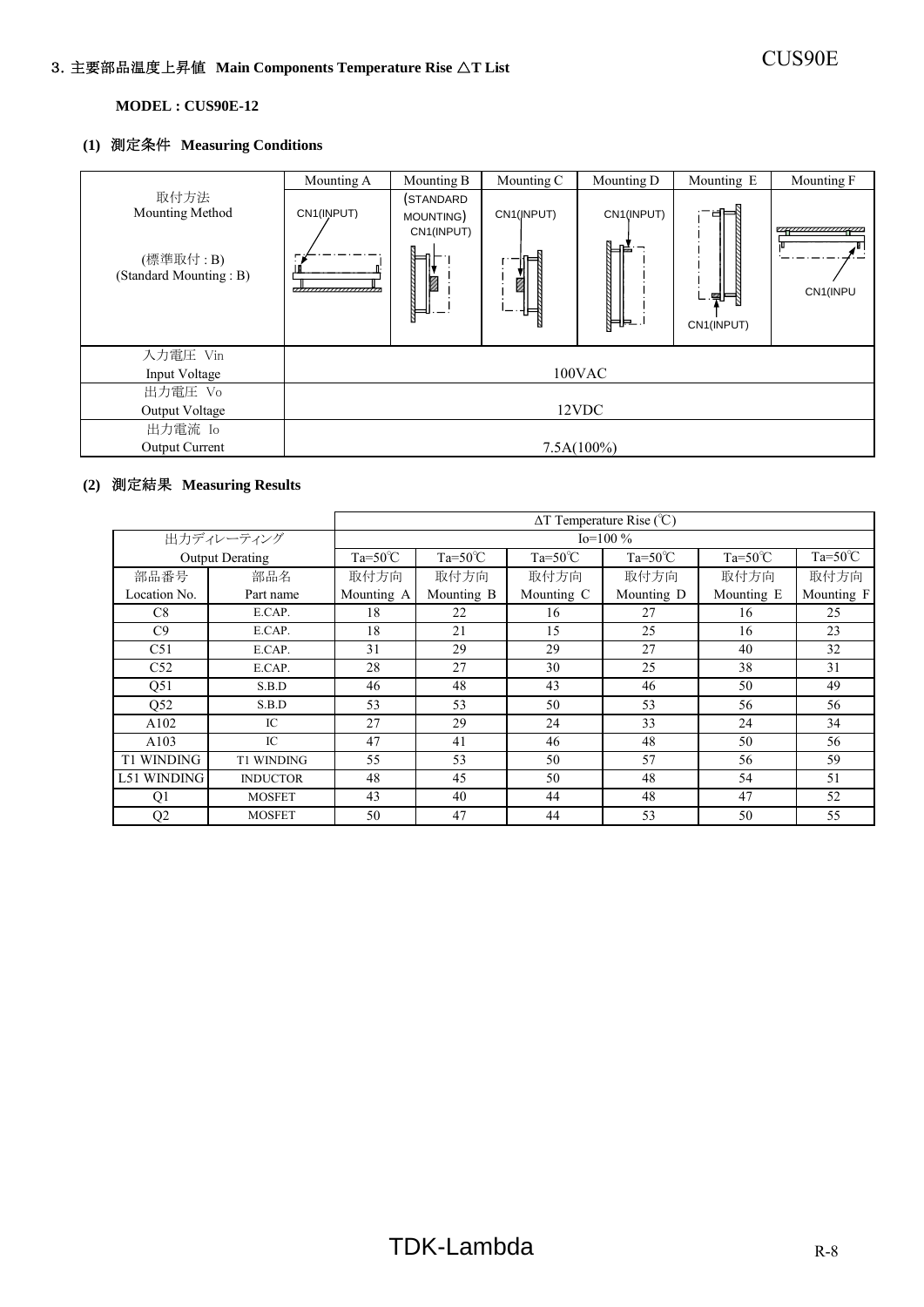#### **(1)** 測定条件 **Measuring Conditions**

|                                                                | Mounting A                          | Mounting B                                | Mounting C           | Mounting D              | Mounting E             | Mounting F                |
|----------------------------------------------------------------|-------------------------------------|-------------------------------------------|----------------------|-------------------------|------------------------|---------------------------|
| 取付方法<br>Mounting Method<br>(標準取付: B)<br>(Standard Mounting: B) | CN1(INPUT)<br>,,,,,,,,,,,,,,,,,,,,, | (STANDARD<br>MOUNTING)<br>CN1(INPUT)<br>Ź | CN1(INPUT)<br>Ż<br>ᄐ | CN1(INPUT)<br>∖⊨⊫<br>ਥ⊨ | ਖ⊧<br>早日<br>CN1(INPUT) | aqaaaaaaaaqaa<br>CN1(INPU |
| 入力電圧 Vin                                                       |                                     |                                           |                      |                         |                        |                           |
| Input Voltage                                                  |                                     |                                           |                      | 230VAC                  |                        |                           |
| 出力電圧 Vo                                                        |                                     |                                           |                      |                         |                        |                           |
| <b>Output Voltage</b>                                          |                                     |                                           |                      | 12VDC                   |                        |                           |
| 出力電流 Io                                                        |                                     |                                           |                      |                         |                        |                           |
| <b>Output Current</b>                                          |                                     |                                           |                      | $7.5A(100\%)$           |                        |                           |

|                   |                        | $\Delta T$ Temperature Rise (°C) |                  |                    |                    |                  |                    |
|-------------------|------------------------|----------------------------------|------------------|--------------------|--------------------|------------------|--------------------|
|                   | 出力ディレーティング             |                                  |                  |                    | $Io=100\%$         |                  |                    |
|                   | <b>Output Derating</b> | $Ta = 50^{\circ}C$               | $Ta=50^{\circ}C$ | $Ta = 50^{\circ}C$ | $Ta = 50^{\circ}C$ | $Ta=50^{\circ}C$ | $Ta = 50^{\circ}C$ |
| 部品番号              | 部品名                    | 取付方向                             | 取付方向             | 取付方向               | 取付方向               | 取付方向             | 取付方向               |
| Location No.      | Part name              | Mounting A                       | Mounting B       | Mounting C         | Mounting D         | Mounting E       | Mounting F         |
| C8                | E.CAP.                 | 15                               | 16               | 14                 | 23                 | 13               | 20                 |
| C9                | E.CAP.                 | 16                               | 17               | 14                 | 23                 | 15               | 20                 |
| C51               | E.CAP.                 | 31                               | 29               | 29                 | 27                 | 39               | 31                 |
| C <sub>52</sub>   | E.CAP.                 | 29                               | 26               | 30                 | 25                 | 37               | 31                 |
| Q51               | S.B.D                  | 46                               | 47               | 42                 | 46                 | 49               | 48                 |
| Q52               | S.B.D                  | 54                               | 52               | 49                 | 53                 | 55               | 55                 |
| A102              | IC                     | 24                               | 23               | 21                 | 30                 | 21               | 30                 |
| A103              | IC.                    | 46                               | 40               | 44                 | 47                 | 47               | 53                 |
| <b>T1 WINDING</b> | <b>T1 WINDING</b>      | 55                               | 52               | 49                 | 57                 | 55               | 58                 |
| L51 WINDING       | <b>INDUCTOR</b>        | 48                               | 45               | 50                 | 48                 | 52               | 51                 |
| Q1                | <b>MOSFET</b>          | 39                               | 35               | 39                 | 43                 | 40               | 46                 |
| Q2                | <b>MOSFET</b>          | 47                               | 43               | 41                 | 50                 | 45               | 50                 |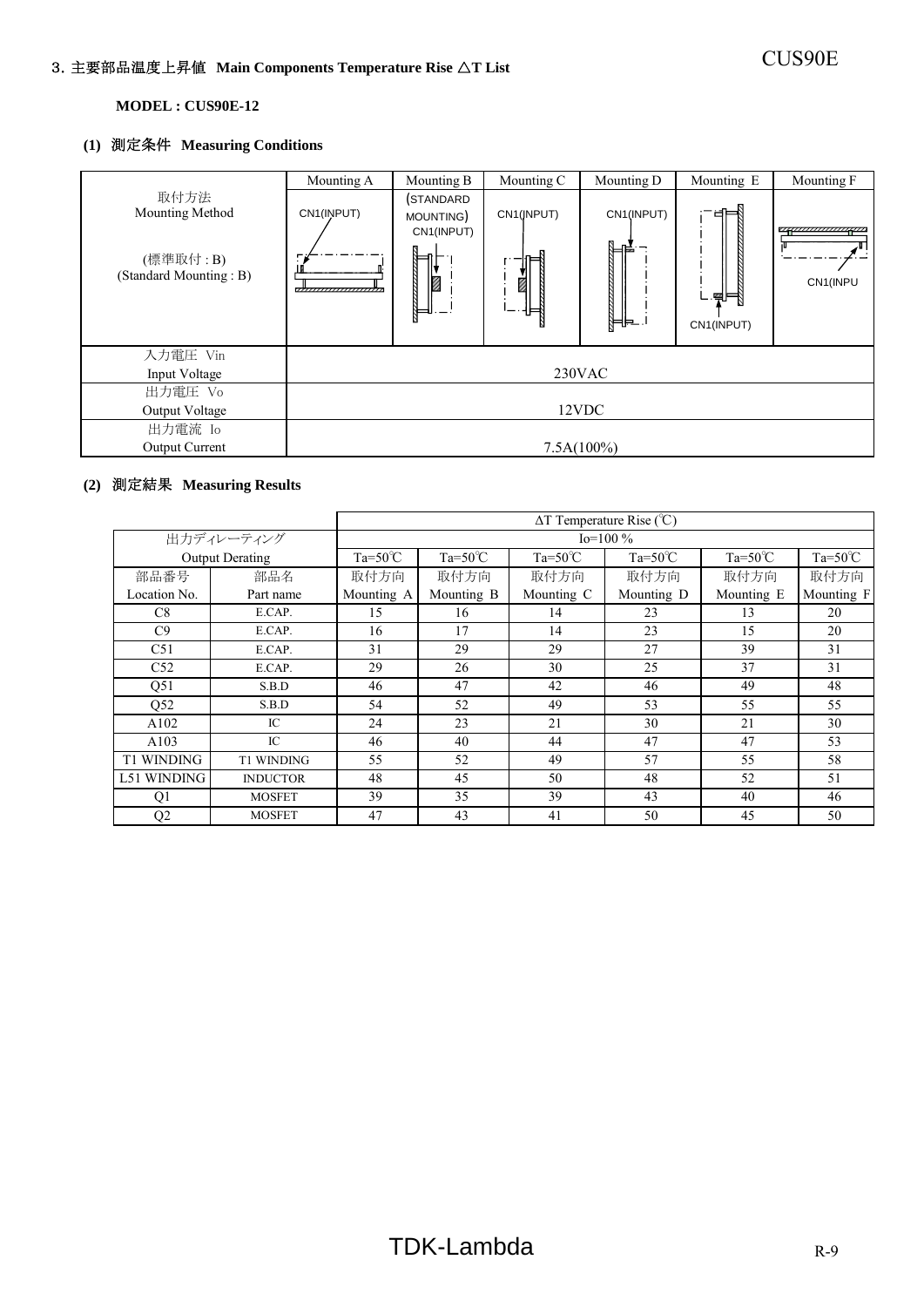#### **(1)** 測定条件 **Measuring Conditions**

|                                                                | Mounting A                         | Mounting B                                       | Mounting C           | Mounting D                  | Mounting E             | Mounting F                          |
|----------------------------------------------------------------|------------------------------------|--------------------------------------------------|----------------------|-----------------------------|------------------------|-------------------------------------|
| 取付方法<br>Mounting Method<br>(標準取付: B)<br>(Standard Mounting: B) | CN1(INPUT)<br>,,,,,,,,,,,,,,,,,,,, | (STANDARD<br>MOUNTING)<br>CN1(INPUT)<br>ا⊓⊑<br>Ø | CN1(JNPUT)<br>Ž<br>ᆖ | CN1(INPUT)<br>{⊨⊫≩ –<br>∖⊨⊫ | НE<br>뛰다<br>CN1(INPUT) | <del>aqaanaanaqan</del><br>CN1(INPU |
| 入力電圧 Vin                                                       |                                    |                                                  |                      |                             |                        |                                     |
| Input Voltage                                                  |                                    |                                                  |                      | 110VDC                      |                        |                                     |
| 出力電圧 Vo                                                        |                                    |                                                  |                      |                             |                        |                                     |
| Output Voltage                                                 | 12VDC                              |                                                  |                      |                             |                        |                                     |
| 出力電流 Io                                                        |                                    |                                                  |                      |                             |                        |                                     |
| <b>Output Current</b>                                          | $7.5A(100\%)$                      |                                                  |                      |                             |                        |                                     |

|                   |                        | $\Delta T$ Temperature Rise (°C) |                  |                    |                  |                  |                    |
|-------------------|------------------------|----------------------------------|------------------|--------------------|------------------|------------------|--------------------|
|                   | 出力ディレーティング             |                                  |                  |                    | $Io=100\%$       |                  |                    |
|                   | <b>Output Derating</b> | Ta= $50^{\circ}$ C               | $Ta=50^{\circ}C$ | $Ta = 50^{\circ}C$ | $Ta=50^{\circ}C$ | $Ta=50^{\circ}C$ | $Ta = 50^{\circ}C$ |
| 部品番号              | 部品名                    | 取付方向                             | 取付方向             | 取付方向               | 取付方向             | 取付方向             | 取付方向               |
| Location No.      | Part name              | Mounting A                       | Mounting B       | Mounting C         | Mounting D       | Mounting E       | Mounting F         |
| C8                | E.CAP.                 | 18                               | 22               | 21                 | 26               | 16               | 25                 |
| C9                | E.CAP.                 | 18                               | 21               | 17                 | 25               | 16               | 23                 |
| C51               | E.CAP.                 | 31                               | 29               | 31                 | 27               | 39               | 32                 |
| C <sub>52</sub>   | E.CAP.                 | 29                               | 27               | 31                 | 25               | 37               | 32                 |
| Q51               | S.B.D                  | 45                               | 47               | 44                 | 46               | 50               | 49                 |
| Q52               | S.B.D                  | 53                               | 52               | 51                 | 53               | 55               | 56                 |
| A102              | IC                     | 27                               | 29               | 26                 | 33               | 24               | 34                 |
| A103              | IC                     | 47                               | 41               | 48                 | 47               | 50               | 56                 |
| <b>T1 WINDING</b> | <b>T1 WINDING</b>      | 55                               | 53               | 52                 | 56               | 56               | 59                 |
| L51 WINDING       | <b>INDUCTOR</b>        | 48                               | 44               | 51                 | 48               | 53               | 51                 |
| Q1                | <b>MOSFET</b>          | 42                               | 39               | 49                 | 47               | 46               | 51                 |
| Q2                | <b>MOSFET</b>          | 49                               | 46               | 48                 | 52               | 49               | 54                 |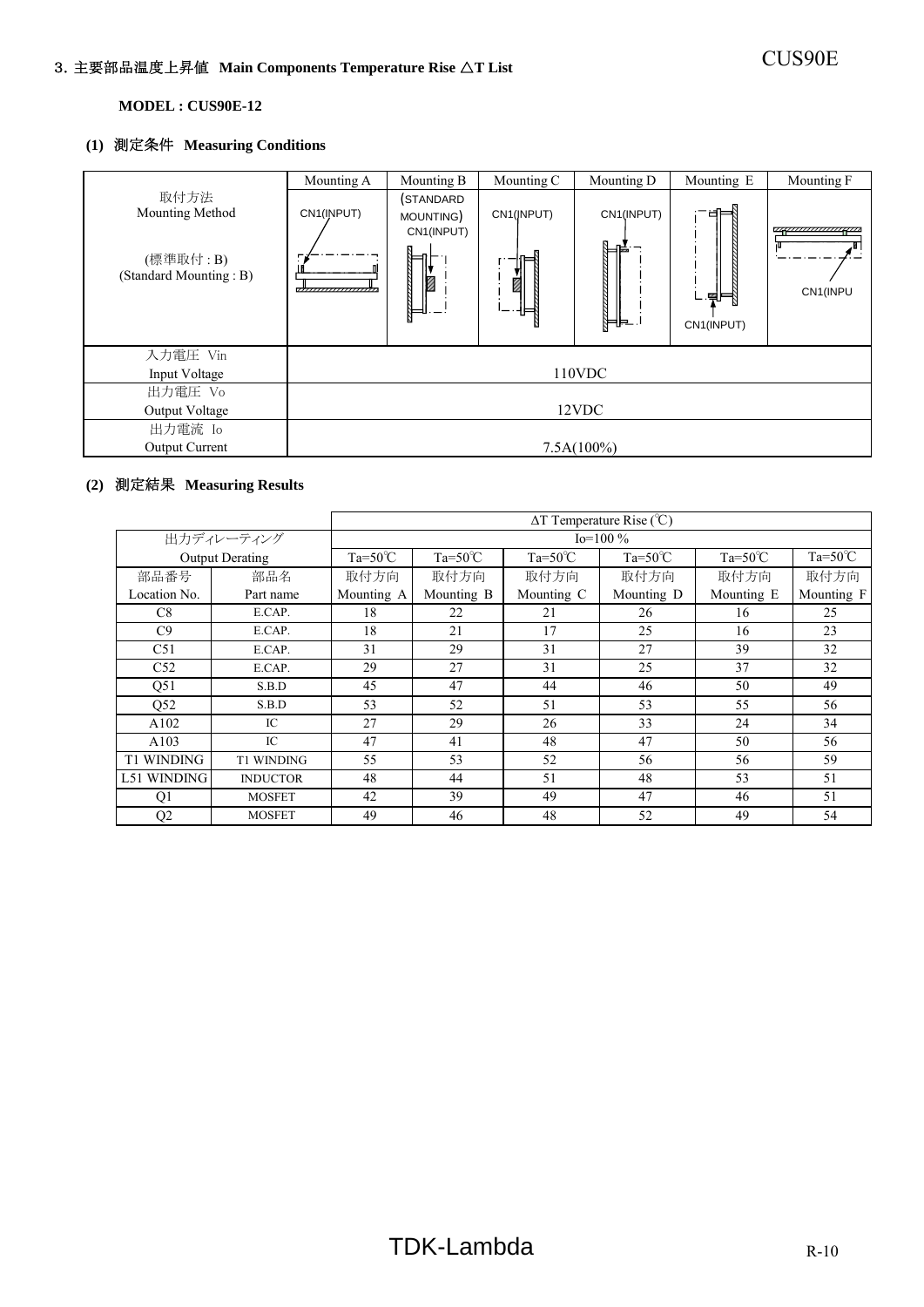# 3.主要部品温度上昇値 **Main Components Temperature Rise** △**T List** CUS90E

#### **MODEL : CUS90E-12**

#### **(1)** 測定条件 **Measuring Conditions**

|                                                                | Mounting A                         | Mounting B                                 | Mounting C                      | Mounting D               | Mounting E                  | Mounting F                          |
|----------------------------------------------------------------|------------------------------------|--------------------------------------------|---------------------------------|--------------------------|-----------------------------|-------------------------------------|
| 取付方法<br>Mounting Method<br>(標準取付: B)<br>(Standard Mounting: B) | CN1(INPUT)<br>,,,,,,,,,,,,,,,,,,,, | (STANDARD<br>MOUNTING)<br>CN1(INPUT)<br>I, | CN1(JNPUT)<br>⊨<br>t<br>2<br>ι⊨ | CN1(INPUT)<br>∰⊫∯<br>┡╬┺ | ਖੋ⊨<br>. झा⊟ध<br>CN1(INPUT) | <del>aqaanaanaaqa</del><br>CN1(INPU |
| 入力電圧 Vin                                                       |                                    |                                            |                                 |                          |                             |                                     |
| Input Voltage                                                  |                                    |                                            |                                 | 220VDC                   |                             |                                     |
| 出力電圧 Vo                                                        |                                    |                                            |                                 |                          |                             |                                     |
| Output Voltage                                                 | 12VDC                              |                                            |                                 |                          |                             |                                     |
| 出力電流 Io                                                        |                                    |                                            |                                 |                          |                             |                                     |
| <b>Output Current</b>                                          | $7.5A(100\%)$                      |                                            |                                 |                          |                             |                                     |

|                   |                        | $\Delta T$ Temperature Rise (°C) |                    |                    |                    |                    |                    |  |
|-------------------|------------------------|----------------------------------|--------------------|--------------------|--------------------|--------------------|--------------------|--|
|                   | 出力ディレーティング             |                                  | $Io=100\%$         |                    |                    |                    |                    |  |
|                   | <b>Output Derating</b> | $Ta = 50^{\circ}C$               | $Ta = 50^{\circ}C$ | $Ta = 50^{\circ}C$ | $Ta = 50^{\circ}C$ | $Ta = 50^{\circ}C$ | $Ta = 50^{\circ}C$ |  |
| 部品番号              | 部品名                    | 取付方向                             | 取付方向               | 取付方向               | 取付方向               | 取付方向               | 取付方向               |  |
| Location No.      | Part name              | Mounting A                       | Mounting B         | Mounting C         | Mounting D         | Mounting E         | Mounting F         |  |
| C8                | E.CAP.                 | 15                               | 17                 | 20                 | 23                 | 14                 | 21                 |  |
| C9                | E.CAP.                 | 16                               | 17                 | 16                 | 23                 | 15                 | 21                 |  |
| C51               | E.CAP.                 | 31                               | 29                 | 30                 | 27                 | 39                 | 31                 |  |
| C52               | E.CAP.                 | 29                               | 27                 | 31                 | 25                 | 36                 | 31                 |  |
| Q51               | S.B.D                  | 45                               | 47                 | 44                 | 46                 | 49                 | 49                 |  |
| Q52               | S.B.D                  | 53                               | 52                 | 51                 | 53                 | 55                 | 55                 |  |
| A102              | IC                     | 24                               | 25                 | 24                 | 31                 | 22                 | 31                 |  |
| A103              | IC                     | 46                               | 40                 | 46                 | 47                 | 47                 | 54                 |  |
| <b>T1 WINDING</b> | <b>T1 WINDING</b>      | 54                               | 52                 | 51                 | 56                 | 55                 | 58                 |  |
| L51 WINDING       | <b>INDUCTOR</b>        | 47                               | 45                 | 51                 | 48                 | 52                 | 51                 |  |
| Q1                | <b>MOSFET</b>          | 38                               | 35                 | 40                 | 42                 | 39                 | 45                 |  |
| Q2                | <b>MOSFET</b>          | 46                               | 43                 | 43                 | 50                 | 45                 | 50                 |  |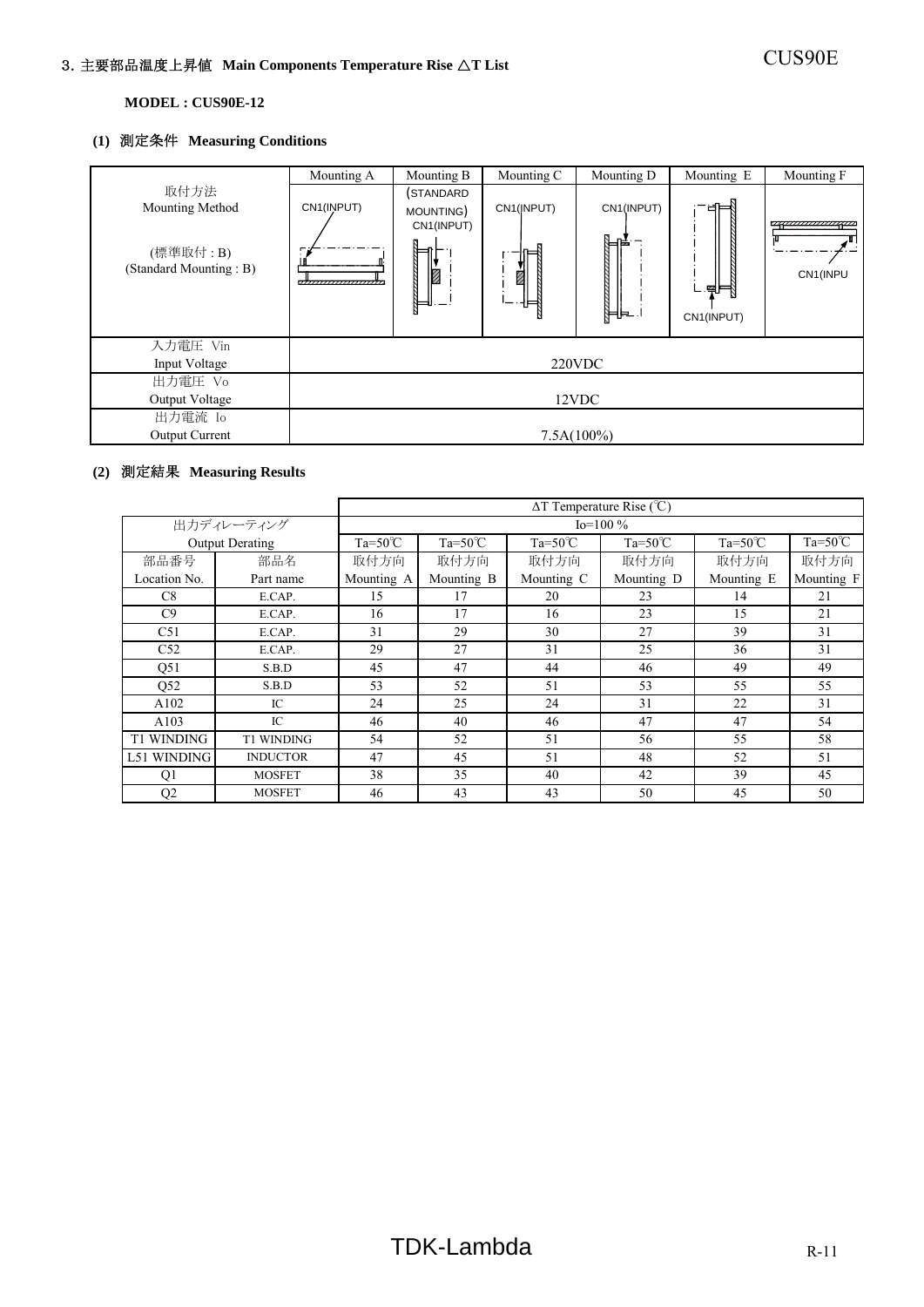空冷条件:自然空冷

#### **Cooling condition : Convection cooling**

取付方向 A



Vin=100VAC

|             | Lifetime (years) |                |                |  |
|-------------|------------------|----------------|----------------|--|
| Load $(\%)$ | $Ta =$           | $Ta =$         | $Ta =$         |  |
|             | 40°C             | $50^{\circ}$ C | $60^{\circ}$ C |  |
| 40          | 10.0             | 9.9            | 4.9            |  |
| 60          | 10.0             | 7.4            | 3.7            |  |
| 80          | 10.0             | 5.8            | 2.9            |  |
| 100         | 8.6              | 4.3            |                |  |



|              | Lifetime (years) |                |                |  |  |
|--------------|------------------|----------------|----------------|--|--|
| Load $(\% )$ | $Ta =$           | $Ta =$         | $Ta =$         |  |  |
|              | 40°C             | $50^{\circ}$ C | $60^{\circ}$ C |  |  |
| 40           | 10.0             | 9.8            | 4.9            |  |  |
| 60           | 10.0             | 7.5            | 3.7            |  |  |
| 80           | 10.0             | 5.7            | 2.9            |  |  |
| 100          | 8.3              | 4.1            |                |  |  |

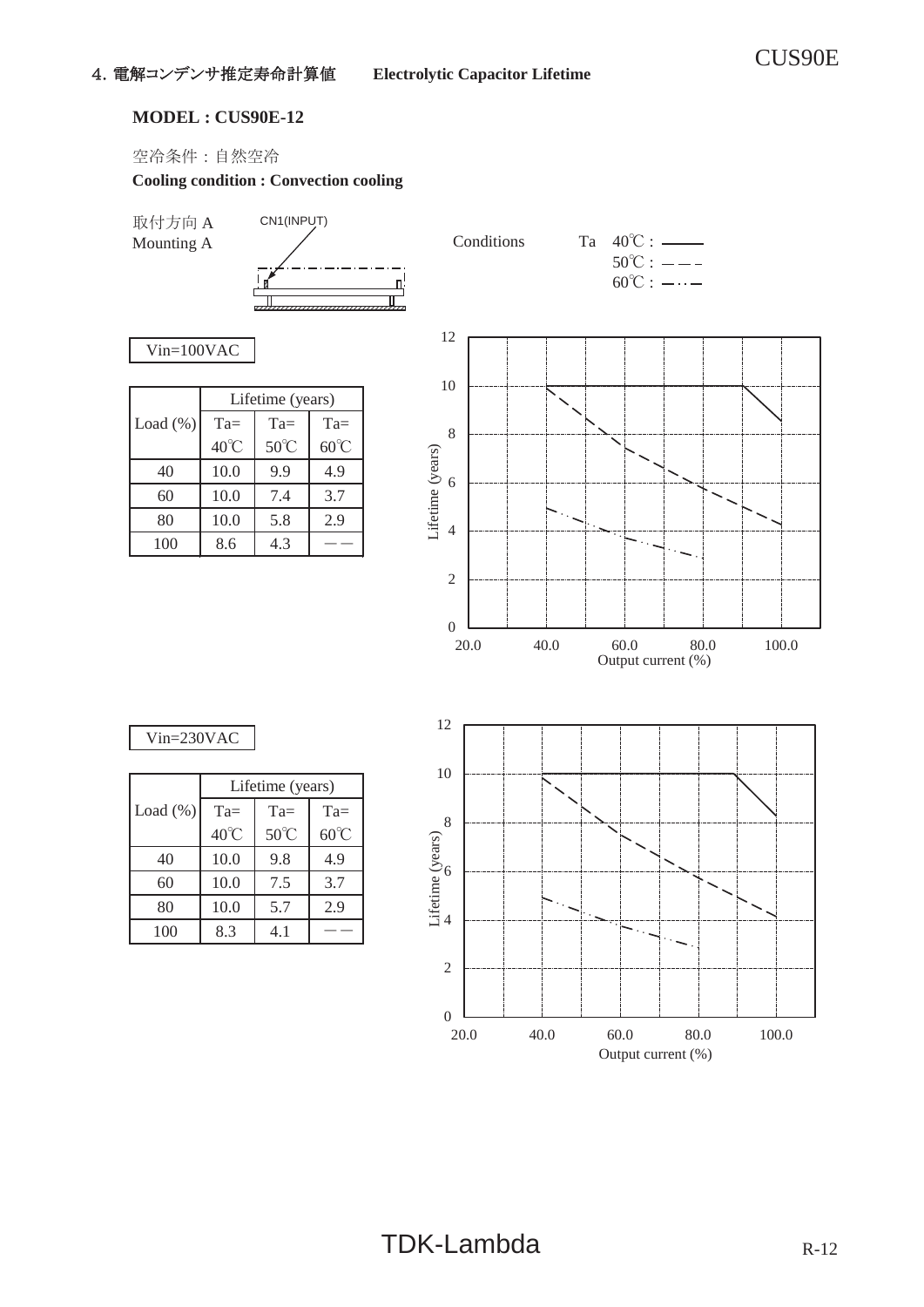#### **MODEL : CUS90E-12**

取付方向 B



Vin=100VAC

|              | Lifetime (years) |                |                |  |
|--------------|------------------|----------------|----------------|--|
| Load $(\% )$ | $Ta =$           | $Ta =$         | $Ta =$         |  |
|              | 40°C             | $50^{\circ}$ C | $60^{\circ}$ C |  |
| 40           | 10.0             | 10.0           | 5.4            |  |
| 60           | 10.0             | 8.8            | 4.4            |  |
| 80           | 10.0             | 7.1            | 3.6            |  |
| 100          | 9.8              | 4.9            |                |  |



|             | Lifetime (years) |                |                |  |
|-------------|------------------|----------------|----------------|--|
| Load $(\%)$ | $Ta =$           | $Ta =$         | $Ta =$         |  |
|             | 40°C             | $50^{\circ}$ C | $60^{\circ}$ C |  |
| 40          | 10.0             | 10.0           | 5.5            |  |
| 60          | 10.0             | 9.0            | 4.5            |  |
| 80          | 10.0             | 7.1            | 3.5            |  |
| 100         | 10.0             | 5.0            |                |  |

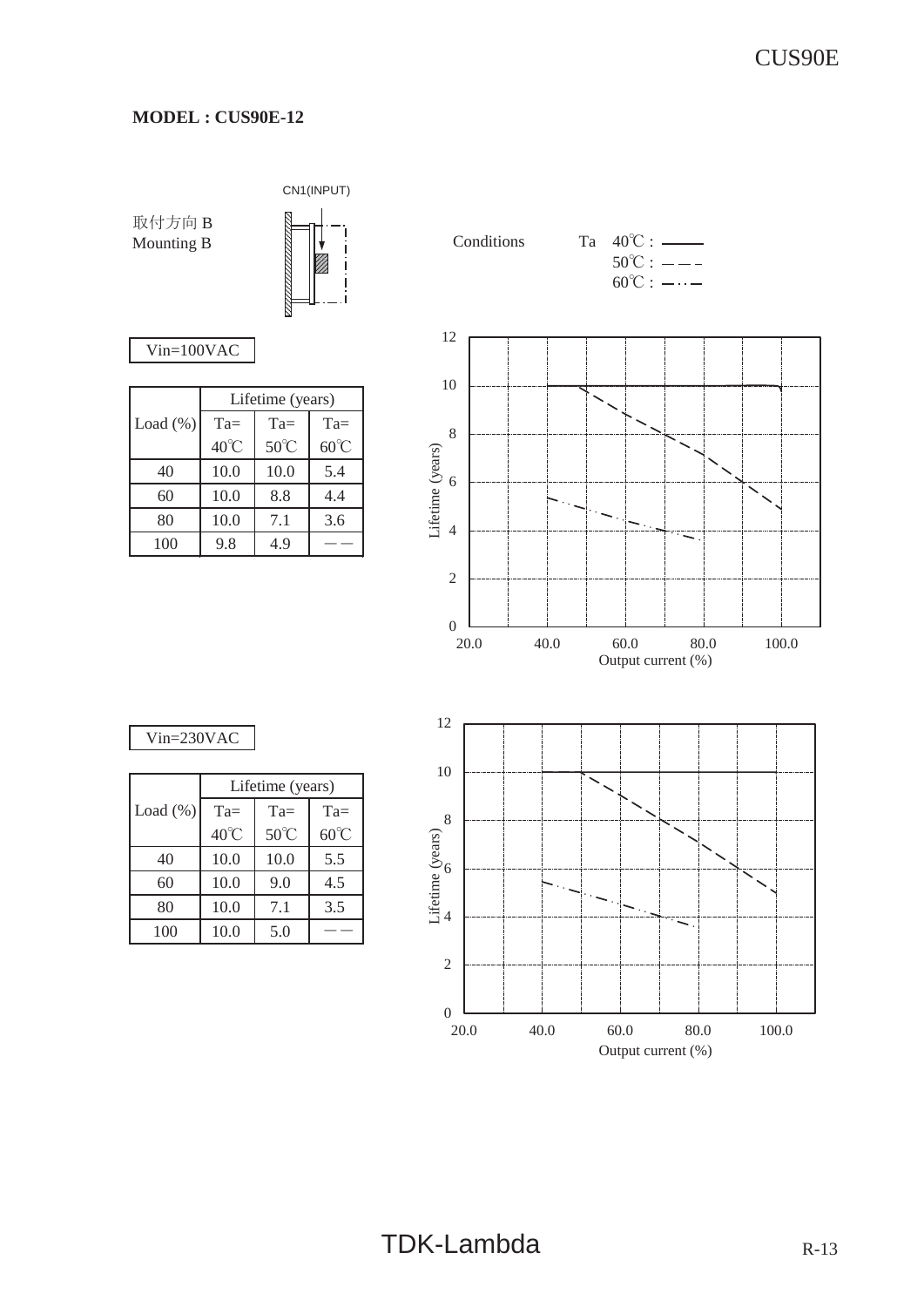#### **MODEL : CUS90E-12**

CN1(INPUT)



Vin=100VAC

|             | Lifetime (years) |        |                |  |
|-------------|------------------|--------|----------------|--|
| Load $(\%)$ | $Ta =$           | $Ta =$ | $Ta=$          |  |
|             | 40°C             | 50°C   | $60^{\circ}$ C |  |
| 40          | 10.0             | 10.0   | 5.3            |  |
| 60          | 10.0             | 8.6    | 4.3            |  |
| 80          | 10.0             | 6.3    | 3.2            |  |
| 100         | 9.0              | 45     |                |  |



|              | Lifetime (years) |                |                |  |  |
|--------------|------------------|----------------|----------------|--|--|
| Load $(\% )$ | $Ta =$           | $Ta =$         | $Ta =$         |  |  |
|              | 40°C             | $50^{\circ}$ C | $60^{\circ}$ C |  |  |
| 40           | 10.0             | 10.0           | 5.4            |  |  |
| 60           | 10.0             | 8.5            | 4.2            |  |  |
| 80           | 10.0             | 6.4            | 3.2            |  |  |
| 100          | 9.2              | 4.6            |                |  |  |

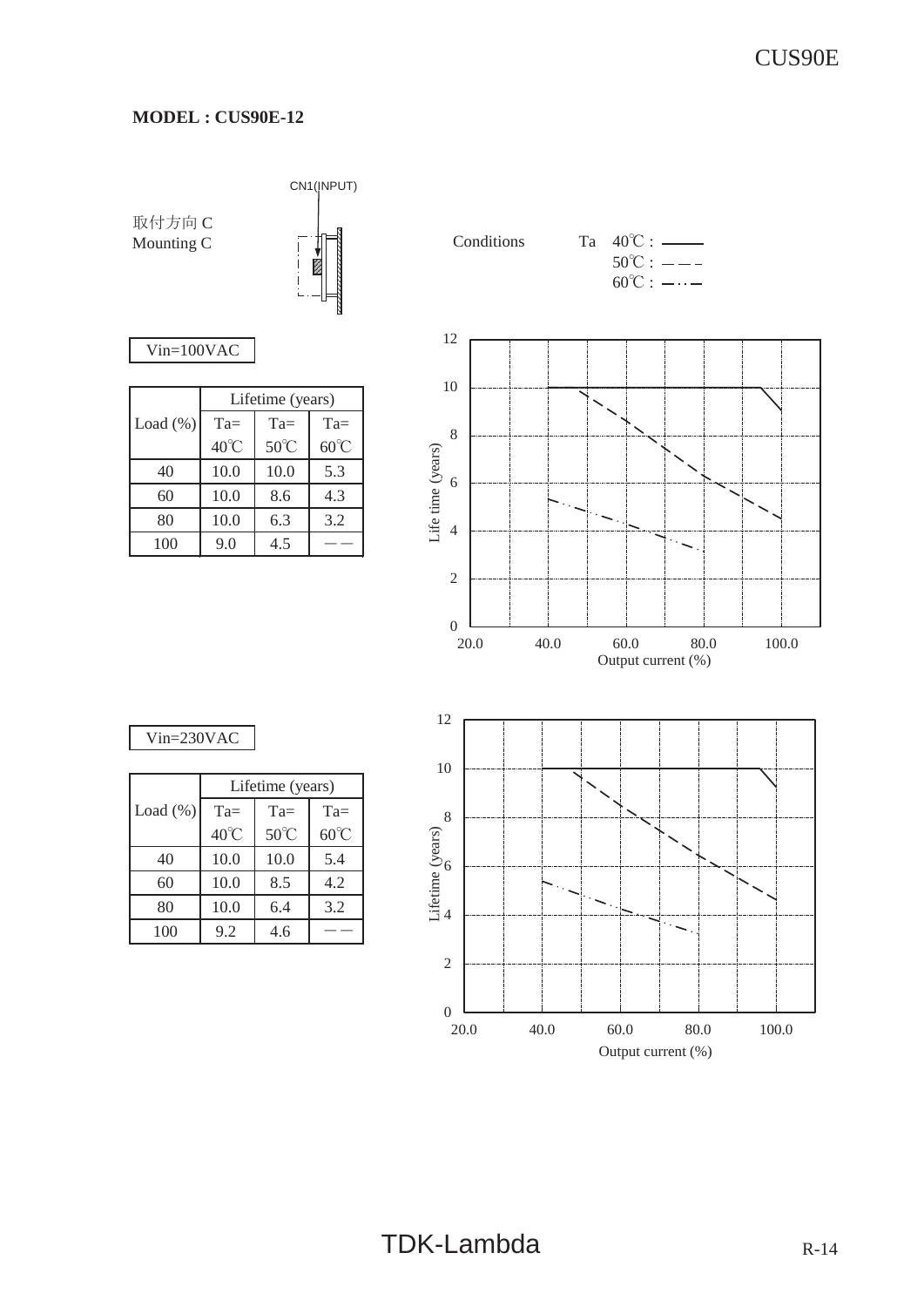CN1(INPUT)

取付方向 D

Vin=100VAC

|              | Lifetime (years) |                |                |  |
|--------------|------------------|----------------|----------------|--|
| Load $(\% )$ | $Ta =$           | $Ta =$         | $Ta =$         |  |
|              | $40^{\circ}$ C   | $50^{\circ}$ C | $60^{\circ}$ C |  |
| 40           | 10.0             | 8.0            | 4.0            |  |
| 60           | 10.0             | 6.5            | 3.3            |  |
| 80           | 10.0             | 5.3            | 2.7            |  |
| 100          | 8.1              | 4.1            |                |  |



20.0 40.0 60.0 80.0 100.0

Output current (%)

#### Vin=230VAC

|              | Lifetime (years) |                |                |
|--------------|------------------|----------------|----------------|
| Load $(\% )$ | $Ta =$           | $Ta =$         | $Ta =$         |
|              | 40°C             | $50^{\circ}$ C | $60^{\circ}$ C |
| 40           | 10.0             | 8.6            | 4.3            |
| 60           | 10.0             | 7.5            | 3.8            |
| 80           | 10.0             | 6.4            | 3.2            |
| 100          | 10.0             | 5.2            |                |



 $_{\begin{array}{c} 0 \\ 20.0 \end{array}}$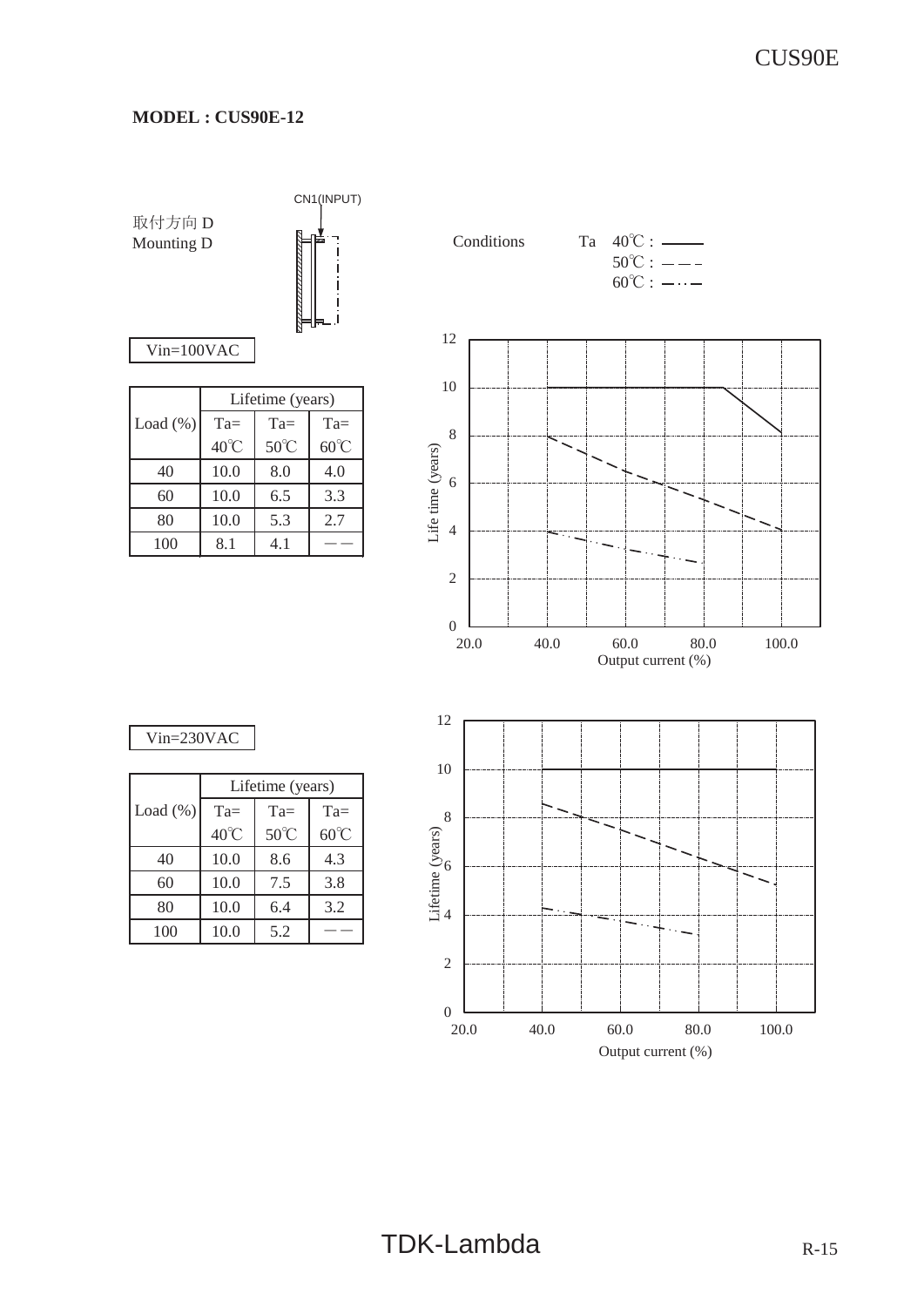

Vin=100VAC

|             | Lifetime (years) |                |                |
|-------------|------------------|----------------|----------------|
| Load $(\%)$ | $Ta =$           | $Ta =$         | $Ta =$         |
|             | 40°C             | $50^{\circ}$ C | $60^{\circ}$ C |
| 40          | 10.0             | 7.0            | 3.5            |
| 60          | 10.0             | 5.1            | 2.6            |
| 80          | 7.2              | 3.6            | 1.8            |
| 100         | 4.6              | 2.3            |                |

Mounting E  $\|\|\$  Conditions Ta  $40^{\circ}$ C : —  $50^{\circ}$ C :  $-- 60^{\circ}$ C :  $-\cdots$ 12 10 8 Life time (years) Life time (years) 6 4 2  $_{\frac{0}{20.0}}$ 20.0 40.0 60.0 80.0 100.0 Output current (%) 12 10 8 Lifetime (years) 6 4

20.0 40.0 60.0 80.0 100.0

Output current (%)

#### Vin=230VAC

|             | Lifetime (years) |                        |                |
|-------------|------------------|------------------------|----------------|
| Load $(\%)$ | $Ta =$           | $Ta =$                 | $Ta =$         |
|             | 40°C             | $50^{\circ}\mathrm{C}$ | $60^{\circ}$ C |
| 40          | 10.0             | 7.1                    | 3.6            |
| 60          | 10.0             | 5.2                    | 2.6            |
| 80          | 7.2              | 3.6                    | 1.8            |
| 100         | 4.8              | 2.4                    |                |



 $_{\begin{array}{c} 0 \\ 20.0 \end{array}}$ 

2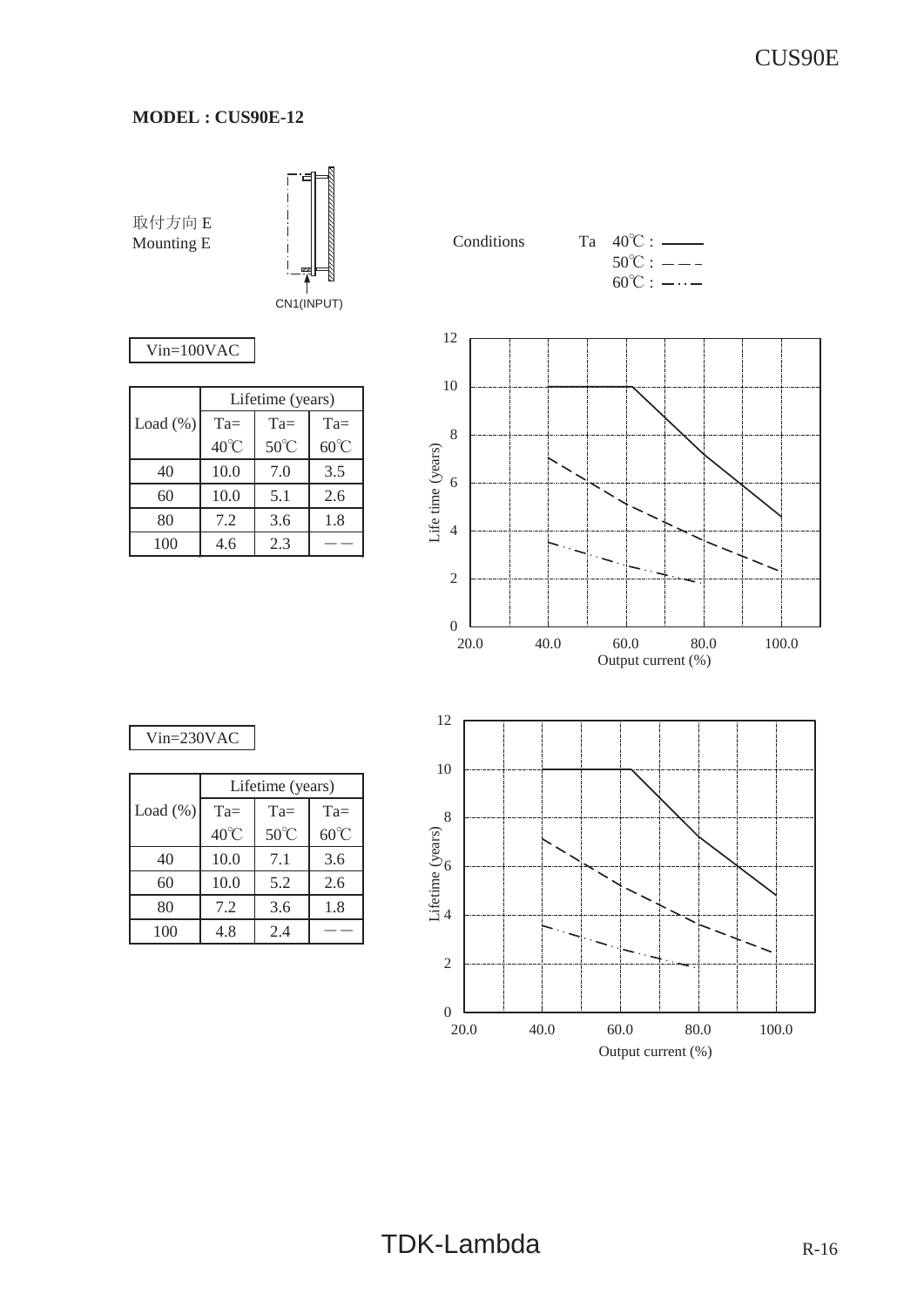取付方向 F



#### Vin=100VAC

|             | Lifetime (years) |        |                |
|-------------|------------------|--------|----------------|
| Load $(\%)$ | $Ta =$           | $Ta =$ | $Ta =$         |
|             | 40°C             | 50°C   | $60^{\circ}$ C |
| 40          | 10.0             | 8.6    | 4.3            |
| 60          | 10.0             | 7.0    | 3.5            |
| 80          | 10.0             | 5.7    | 2.8            |
| 100         | 8.0              | 4.0    |                |



|              | Lifetime (years) |                |                |
|--------------|------------------|----------------|----------------|
| Load $(\% )$ | $Ta =$           | $Ta=$          | $Ta =$         |
|              | $40^{\circ}$ C   | $50^{\circ}$ C | $60^{\circ}$ C |
| 40           | 10.0             | 9.5            | 4.8            |
| 60           | 10.0             | 7.7            | 3.8            |
| 80           | 10.0             | 5.8            | 2.9            |
| 100          | 8.3              | 4.2            |                |

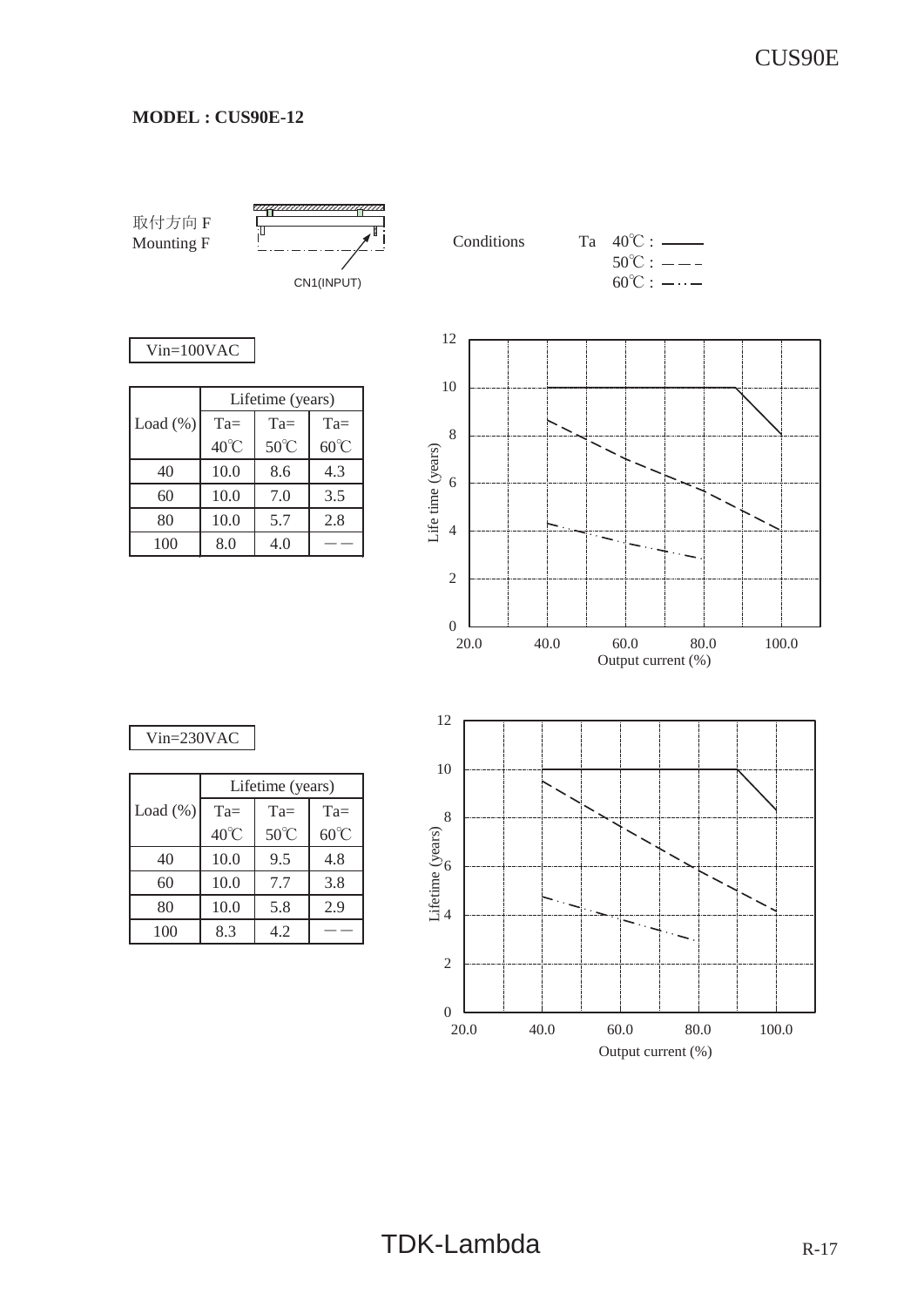#### **MODEL : CUS90E-12**

空冷条件:自然空冷

#### **Cooling condition : Convection cooling**

取付方向 A



Vin=110VDC

|             | Lifetime (years) |                |                |
|-------------|------------------|----------------|----------------|
| Load $(\%)$ | $Ta =$           | $Ta =$         | $Ta =$         |
|             | 40°C             | $50^{\circ}$ C | $60^{\circ}$ C |
| 40          | 10.0             | 9.7            | 4.8            |
| 60          | 10.0             | 7.7            | 3.8            |
| 80          | 10.0             | 6.0            | 3.0            |
| 100         | 8.6              | 4.3            |                |



#### Vin=220VDC

|             | Lifetime (years)      |        |                |
|-------------|-----------------------|--------|----------------|
| Load $(\%)$ | $Ta =$                | $Ta =$ | $Ta =$         |
|             | $40^{\circ}\!{\rm C}$ | 50°C   | $60^{\circ}$ C |
| 40          | 10.0                  | 9.8    | 4.9            |
| 60          | 10.0                  | 7.5    | 3.7            |
| 80          | 10.0                  | 5.9    | 3.0            |
| 100         | 8.6                   | 4.3    |                |

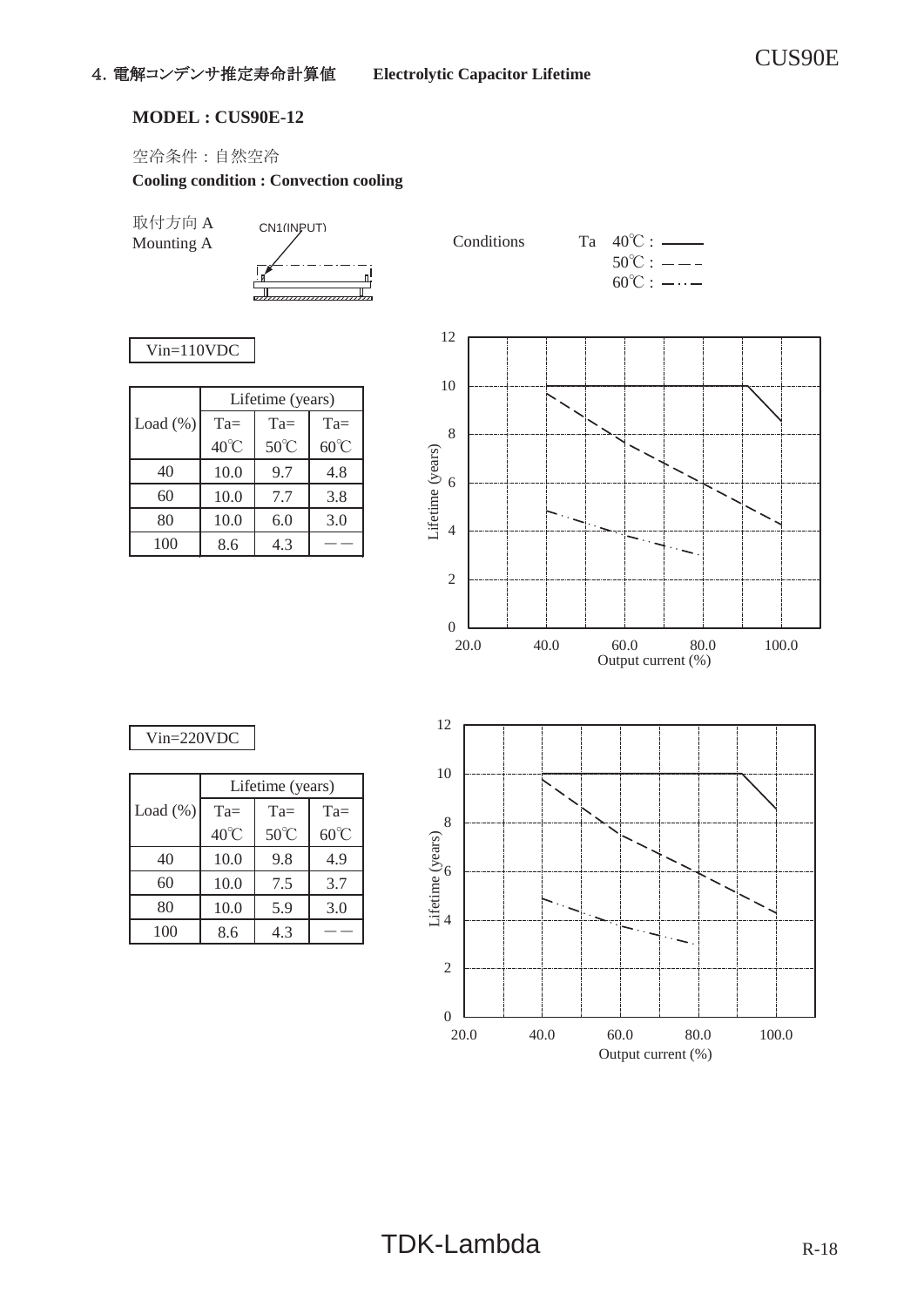#### **MODEL : CUS90E-12**

取付方向 B



#### Vin=110VDC

|              | Lifetime (years) |        |                |
|--------------|------------------|--------|----------------|
| Load $(\% )$ | $Ta =$           | $Ta =$ | $Ta=$          |
|              | 40°C             | 50°C   | $60^{\circ}$ C |
| 40           | 10.0             | 10.0   | 5.2            |
| 60           | 10.0             | 8.7    | 4.3            |
| 80           | 10.0             | 7.1    | 3.5            |
| 100          | 9.9              | 5.0    |                |

Mounting B  $\left|\left|\right|$   $\right|$  : Conditions Ta 40°C : \_\_\_\_\_  $50^{\circ}$ C :  $-- 60^{\circ}$ C :  $-\cdots$  $_{0}$  L<br>20.0 2 4 6 8 10 12 20.0 40.0 60.0 80.0 100.0 Lifetime (years) Output current (%) 10 12

#### Vin=220VDC

|             | Lifetime (years) |                |                |
|-------------|------------------|----------------|----------------|
| Load $(\%)$ | $Ta =$           | $Ta =$         | $Ta =$         |
|             | 40°C             | $50^{\circ}$ C | $60^{\circ}$ C |
| 40          | 10.0             | 10.0           | 5.4            |
| 60          | 10.0             | 9.0            | 4.5            |
| 80          | 10.0             | 7.1            | 3.6            |
| 100         | 9.8              | 4.9            |                |

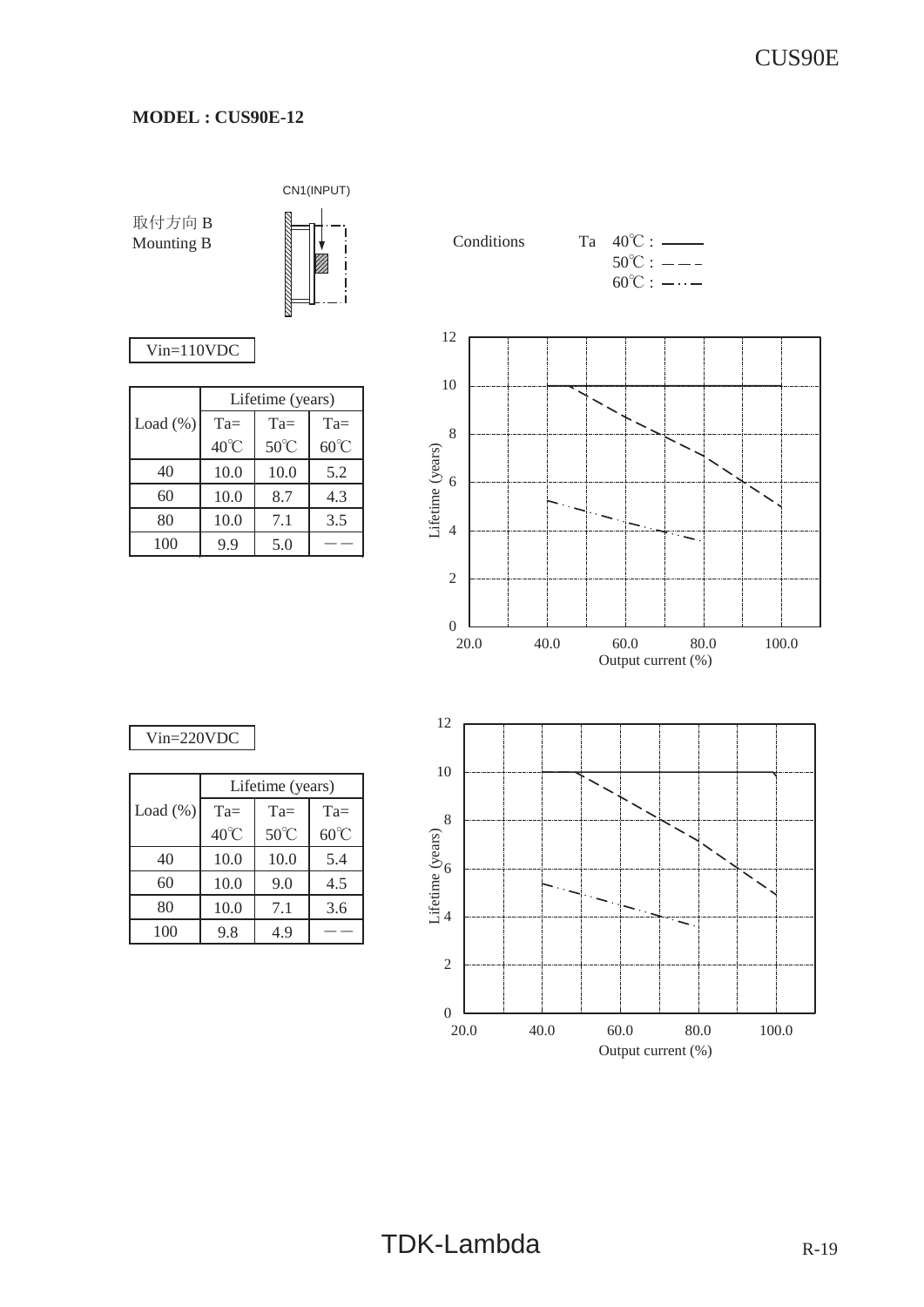#### **MODEL : CUS90E-12**

CN1(INPUT)



#### Vin=110VDC

|              | Lifetime (years) |        |                |
|--------------|------------------|--------|----------------|
| Load $(\% )$ | $Ta =$           | $Ta =$ | $Ta=$          |
|              | 40°C             | 50°C   | $60^{\circ}$ C |
| 40           | 10.0             | 10.0   | 5.2            |
| 60           | 10.0             | 7.9    | 3.9            |
| 80           | 10.0             | 5.8    | 2.9            |
| 100          | 8.4              | 4.2    |                |



20.0 40.0 60.0 80.0 100.0

Output current (%)

#### Vin=220VDC

|             | Lifetime (years) |                |                |
|-------------|------------------|----------------|----------------|
| Load $(\%)$ | $Ta =$           | $Ta =$         | $Ta =$         |
|             | 40°C             | $50^{\circ}$ C | $60^{\circ}$ C |
| 40          | 10.0             | 10.0           | 5.2            |
| 60          | 10.0             | 8.0            | 4.0            |
| 80          | 10.0             | 5.8            | 2.9            |
| 100         | 8.5              | 4.2            |                |

 $_{\begin{array}{c} 0 \\ 20.0 \end{array}}$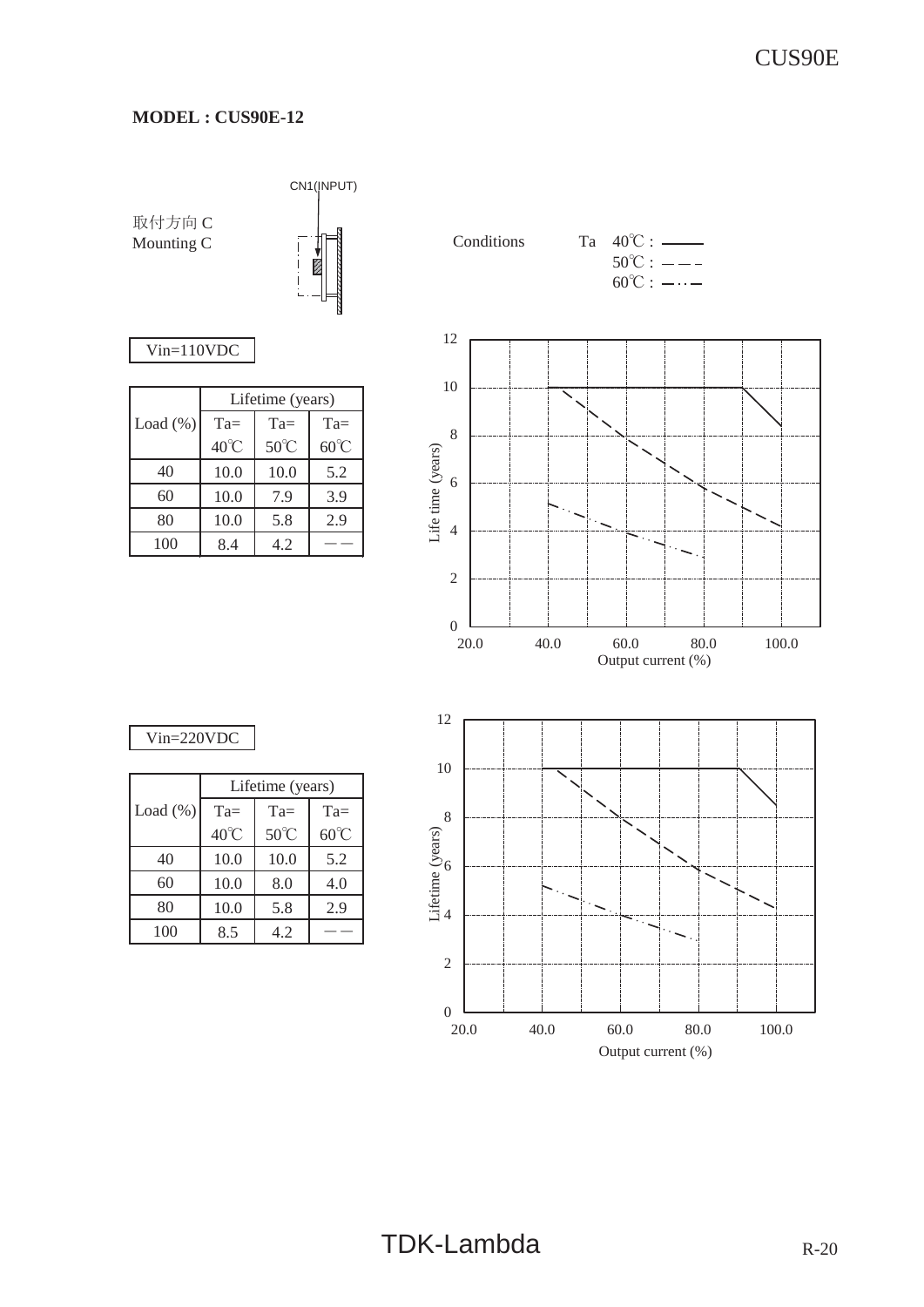CN1(INPUT)

取付方向 D

Vin=110VDC

|             | Lifetime (years) |                |                |
|-------------|------------------|----------------|----------------|
| Load $(\%)$ | $Ta =$           | $Ta =$         | $Ta =$         |
|             | $40^{\circ}$ C   | $50^{\circ}$ C | $60^{\circ}$ C |
| 40          | 10.0             | 7.7            | 3.8            |
| 60          | 10.0             | 6.3            | 3.2            |
| 80          | 10.0             | 5.1            | 2.6            |
| 100         | 8.4              | 4.2            |                |

Mounting D  $\leftarrow$   $\leftarrow$   $\leftarrow$  Conditions Ta 40°C :  $\leftarrow$  $50^{\circ}$ C :  $-- 60^{\circ}$ C :  $-\cdots$ 12 10 8 Life time (years) Life time (years) 6 4 2  $_{0}^{\circ}$  20.0 20.0 40.0 60.0 80.0 100.0 Output current (%) 12 10 8 6  $\overline{\phantom{a}}$ 4

#### Vin=220VDC

|             | Lifetime (years) |                |                |  |  |  |  |  |
|-------------|------------------|----------------|----------------|--|--|--|--|--|
| Load $(\%)$ | $Ta =$           | $Ta =$         | $Ta =$         |  |  |  |  |  |
|             | 40°C             | $50^{\circ}$ C | $60^{\circ}$ C |  |  |  |  |  |
| 40          | 10.0             | 8.5            | 4.3            |  |  |  |  |  |
| 60          | 10.0             | 7.3            | 3.7            |  |  |  |  |  |
| 80          | 10.0             | 6.1            | 3.1            |  |  |  |  |  |
| 100         | 10.0             | 5.2            |                |  |  |  |  |  |

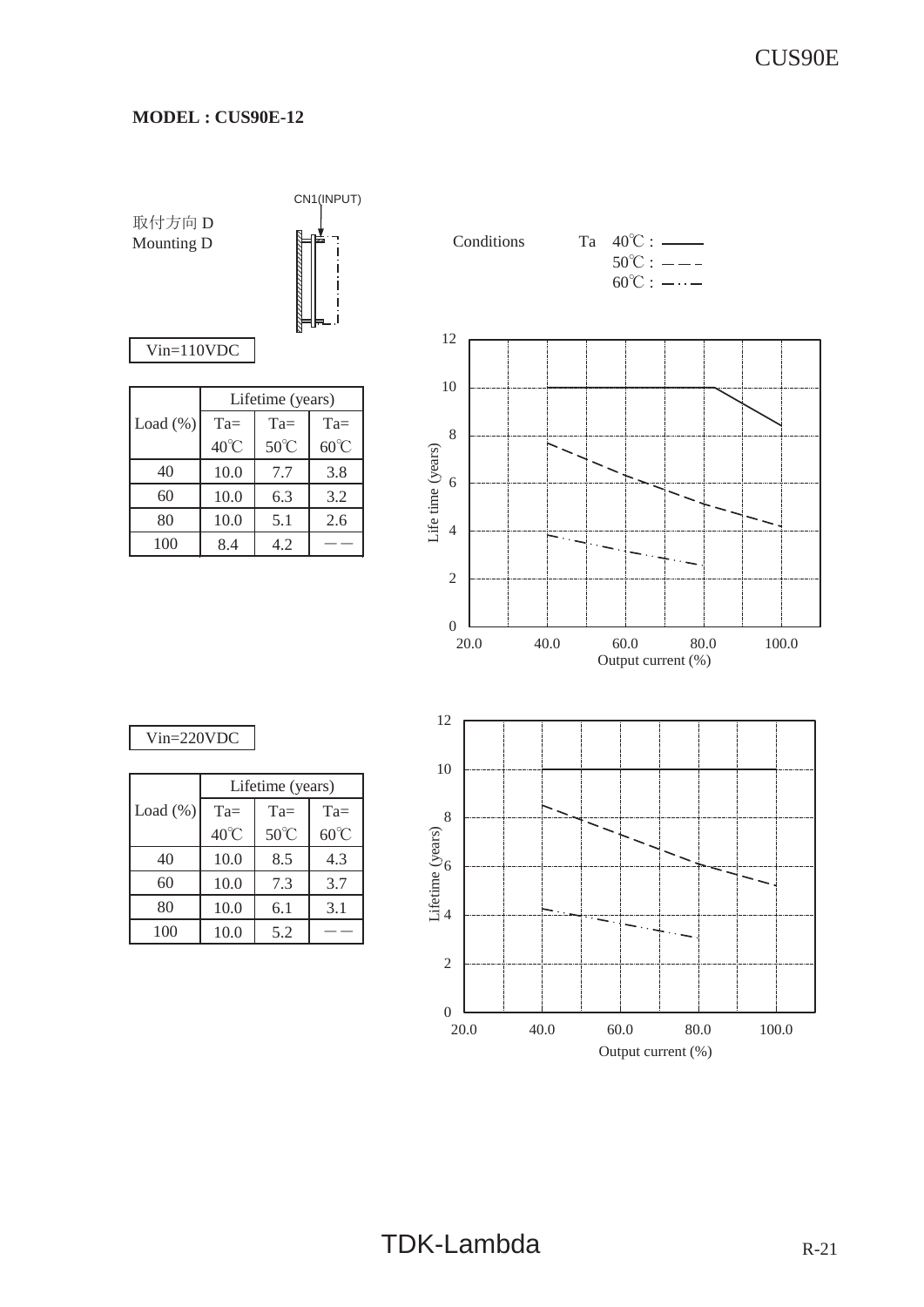

Vin=110VDC

|              | Lifetime (years) |                |                |  |  |  |  |
|--------------|------------------|----------------|----------------|--|--|--|--|
| Load $(\% )$ | $Ta =$           | $Ta =$         | $Ta=$          |  |  |  |  |
|              | 40°C             | $50^{\circ}$ C | $60^{\circ}$ C |  |  |  |  |
| 40           | 10.0             | 7.0            | 3.5            |  |  |  |  |
| 60           | 10.0             | 5.0            | 2.5            |  |  |  |  |
| 80           | 6.9              | 3.5            | 1.7            |  |  |  |  |
| 100          | 4.8              | 2.4            |                |  |  |  |  |



20.0 40.0 60.0 80.0 100.0

Output current (%)

#### Vin=220VDC

|              | Lifetime (years) |                |                |  |  |  |  |
|--------------|------------------|----------------|----------------|--|--|--|--|
| Load $(\% )$ | $Ta =$           | $Ta =$         | $Ta =$         |  |  |  |  |
|              | $40^{\circ}$ C   | $50^{\circ}$ C | $60^{\circ}$ C |  |  |  |  |
| 40           | 10.0             | 7.3            | 3.6            |  |  |  |  |
| 60           | 10.0             | 5.2            | 2.6            |  |  |  |  |
| 80           | 7.1              | 3.6            | 1.8            |  |  |  |  |
| 100          | 4.9              | 2.5            |                |  |  |  |  |

 $_{\begin{array}{c} 0 \\ 20.0 \end{array}}$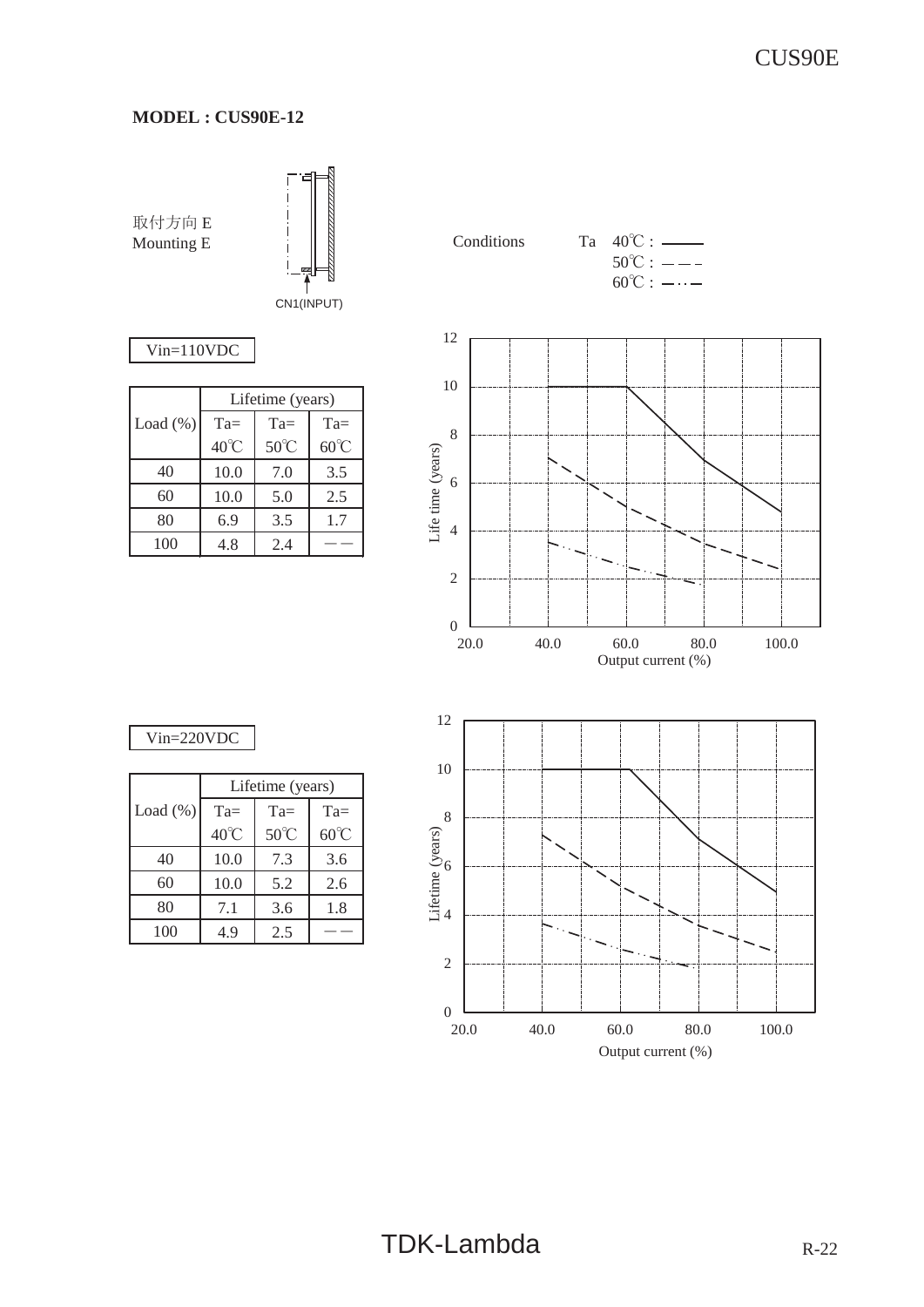取付方向 F



#### Vin=110VDC

|              | Lifetime (years) |        |                |  |  |  |  |
|--------------|------------------|--------|----------------|--|--|--|--|
| Load $(\% )$ | $Ta =$           | $Ta =$ | $Ta =$         |  |  |  |  |
|              | 40°C             | 50°C   | $60^{\circ}$ C |  |  |  |  |
| 40           | 10.0             | 8.3    | 4.2            |  |  |  |  |
| 60           | 10.0             | 6.9    | 3.4            |  |  |  |  |
| 80           | 10.0             | 5.4    | 2.7            |  |  |  |  |
| 100          | 7.8              | 3.9    |                |  |  |  |  |



#### Vin=220VDC

|              | Lifetime (years) |                |                |  |  |  |  |  |
|--------------|------------------|----------------|----------------|--|--|--|--|--|
| Load $(\% )$ | $Ta =$           | $Ta =$         | $Ta =$         |  |  |  |  |  |
|              | 40°C             | $50^{\circ}$ C | $60^{\circ}$ C |  |  |  |  |  |
| 40           | 10.0             | 9.2            | 4.6            |  |  |  |  |  |
| 60           | 10.0             | 7.5            | 3.7            |  |  |  |  |  |
| 80           | 10.0             | 5.6            | 2.8            |  |  |  |  |  |
| 100          | 8.3              | 4.2            |                |  |  |  |  |  |

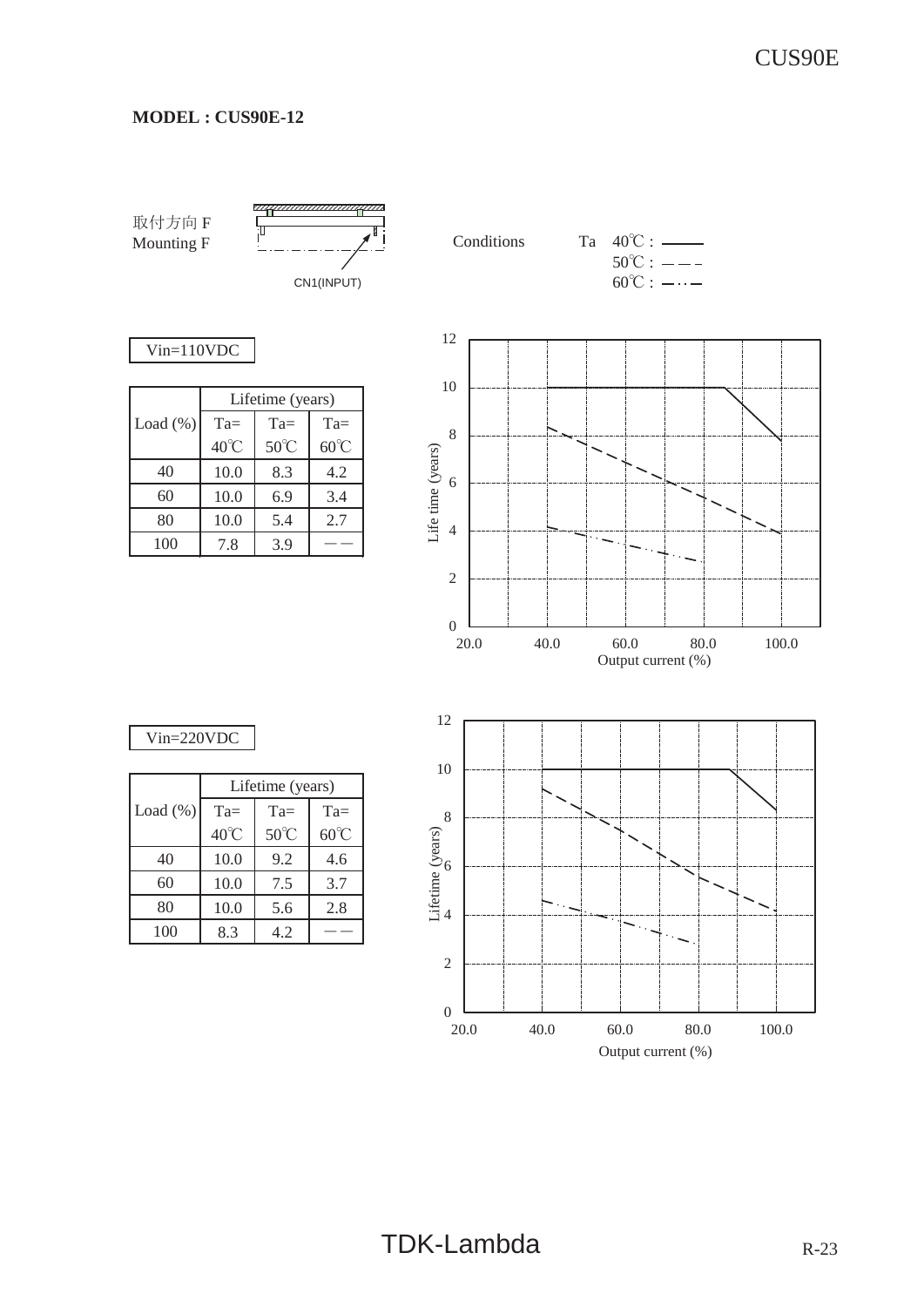### 5.アブノーマル試験 **Abnormal Test** CUS90E

**MODEL :CUS90E-12**

**(1)** 試験条件 **Test Conditions** Input : 230VAC Output : 12V, 7.5A Ta : 25℃

#### **(2)** 試験結果 **Test Results**

| (Da: Damaged) |
|---------------|
|---------------|

|                  |          |                                   |                     |                    |                       |       |             |             |              |         |                       |           |              |                    |                         |               | (Da: Damaged)                       |
|------------------|----------|-----------------------------------|---------------------|--------------------|-----------------------|-------|-------------|-------------|--------------|---------|-----------------------|-----------|--------------|--------------------|-------------------------|---------------|-------------------------------------|
|                  |          | Test position                     |                     | Test               |                       |       |             |             |              |         |                       |           |              | Test result        |                         |               |                                     |
|                  |          |                                   |                     | mode               |                       |       |             |             |              |         |                       |           |              |                    |                         |               |                                     |
|                  |          |                                   |                     |                    | a                     | b     | $\mathbf c$ | $\mathbf d$ | $\mathbf{e}$ | f       | $\mathbf{g}$          | h         | 1            |                    | $\mathbf k$             | 1             |                                     |
|                  |          |                                   | $\ddot{\checkmark}$ | 才                  |                       |       |             |             |              |         | ヒ                     |           |              |                    |                         |               |                                     |
|                  |          |                                   | $\Xi$               | $\frac{1}{2}$      | 発                     |       |             |             |              | 破       | $\mathfrak{\text{I}}$ | $\circ$   | $\circ$      | 出                  | 変化                      | z             |                                     |
| No.              | 部品No.    | 試験端子                              | $\frac{1}{2}$       | プ                  | 火                     | 発煙    | 破裂          | 異臭          | 赤熱           | 損       | $\mathbf{I}$          | $\bar{V}$ | $\mathbf C$  | 力断                 | $\vec{\mathcal{T}}$     | $\mathcal{O}$ | 記事                                  |
|                  |          |                                   | $\mathcal{F}$       | $\checkmark$       |                       |       |             |             |              |         | ズ                     | $\rm P$   | $\, {\bf P}$ |                    | l                       | 他             |                                     |
|                  |          |                                   |                     |                    |                       |       |             |             |              |         | 断                     |           |              |                    |                         |               |                                     |
|                  |          |                                   |                     |                    |                       |       |             |             |              |         | blown                 |           |              |                    | change                  |               |                                     |
|                  | Location |                                   |                     |                    |                       | Smoke | Burst       | Smell       | Red hot      | Damaged |                       |           |              | output             |                         | Others        |                                     |
|                  | No.      | Test<br>point                     | Short               | Open               | $\operatorname{Fire}$ |       |             |             |              |         |                       |           |              |                    |                         |               | Note                                |
|                  |          |                                   |                     |                    |                       |       |             |             |              |         | Fuse                  |           |              | $\frac{6}{2}$      | $\mathring{\mathsf{z}}$ |               |                                     |
| 1                |          | $D-G$                             | $\circ$             |                    |                       |       |             |             |              | $\circ$ | $\circ$               |           |              | $\circ$            |                         |               | Da: Z101                            |
|                  |          |                                   |                     |                    |                       |       |             |             |              |         |                       |           |              |                    |                         |               |                                     |
| $\boldsymbol{2}$ |          | $D-S$                             | $\circ$             |                    |                       |       |             |             |              |         | $\circ$               |           |              | $\circ$            |                         |               |                                     |
| $\sqrt{3}$       | Q1       | $G-S$                             | $\circ$             |                    |                       |       |             |             |              |         |                       |           |              |                    |                         |               | $\bigcirc$ Input power increase     |
| $\overline{4}$   |          | $\mathbf D$                       |                     | O                  |                       |       |             |             |              |         |                       |           |              | $\circ$            |                         |               |                                     |
| $\overline{5}$   |          | $\mathbf S$                       |                     | $\circ$            |                       |       |             |             |              |         |                       |           |              | $\circ$            |                         |               |                                     |
| $\sqrt{6}$       |          | ${\bf G}$                         |                     | $\circ$            |                       |       |             |             |              | O       | $\circ$               |           |              | $\circ$            |                         |               | Da: Q1                              |
| $\tau$           |          | $\mathbf{D}\text{-}\mathbf{G}$    | O                   |                    |                       |       |             |             |              | O       | $\bigcirc$            |           |              | $\overline{\circ}$ |                         |               | Da: Z104                            |
| $\,8\,$          |          | $D-S$                             | $\overline{\circ}$  |                    |                       |       |             |             |              |         | $\bigcirc$            |           |              | $\overline{\circ}$ |                         |               |                                     |
| $\boldsymbol{9}$ |          | $G-S$                             | $\circ$             |                    |                       |       |             |             |              |         |                       |           |              | $\overline{O}$     |                         |               |                                     |
| $\overline{10}$  | Q2       |                                   |                     |                    |                       |       |             |             |              |         |                       |           |              |                    |                         |               |                                     |
|                  |          | D                                 |                     | O                  |                       |       |             |             |              |         |                       |           |              | $\overline{\circ}$ |                         |               |                                     |
| $11\,$           |          | ${\bf S}$                         |                     | $\overline{\circ}$ |                       |       |             |             |              |         |                       |           |              | $\bigcirc$         |                         |               |                                     |
| $\overline{12}$  |          | $\overline{G}$                    |                     | $\overline{\circ}$ |                       |       |             |             |              | $\circ$ | $\bigcirc$            |           |              | $\overline{\circ}$ |                         |               | Da: Q2                              |
| 13               |          | $C - G$                           | $\circ$             |                    |                       |       |             |             |              |         |                       |           |              |                    |                         |               | O Input power increase              |
| $14\,$           |          | $C~\sim A$                        | O                   |                    |                       |       |             |             |              |         |                       |           |              |                    |                         | $\circ$       | Input power increase                |
| $\overline{15}$  | SR1      | $\mathrm{A} \textrm{-}\mathrm{G}$ | O                   |                    |                       |       |             |             |              |         |                       |           |              |                    | $\circ$                 |               |                                     |
| 16               |          | $\boldsymbol{\mathsf{A}}$         |                     | O                  |                       |       |             |             |              |         |                       |           |              |                    |                         |               | O Input power increase              |
| $\overline{17}$  |          | $\overline{C}$                    |                     | $\overline{O}$     |                       |       |             |             |              |         |                       |           |              |                    |                         |               | O Input power increase              |
| 18               |          | $\overline{G}$                    |                     | $\overline{\circ}$ |                       |       |             |             |              |         |                       |           |              |                    |                         |               | $\overline{O}$ Input power increase |
| $\overline{19}$  |          | $\text{AC}\text{-}\text{AC}$      | O                   |                    |                       |       |             |             |              |         | O                     |           |              | O                  |                         |               |                                     |
| $\overline{20}$  | D1       | $DC\neg DC$                       | $\overline{\circ}$  |                    |                       |       |             |             |              |         | $\overline{\circ}$    |           |              | $\overline{O}$     |                         |               |                                     |
| $\overline{21}$  |          | AC                                |                     | $\circ$            |                       |       |             |             |              |         |                       |           |              | $\overline{\circ}$ |                         |               |                                     |
| $22\,$           |          | $\overline{DC}$                   |                     | ੋ                  |                       |       |             |             |              |         |                       |           |              | $\overline{O}$     |                         |               |                                     |
| 23               |          |                                   | O                   |                    |                       |       |             |             |              |         |                       |           |              | $\circ$            |                         |               |                                     |
| 24               | Q51      |                                   |                     | $\circ$            |                       |       |             |             |              |         |                       |           |              | $\circ$            |                         |               |                                     |
| $\overline{25}$  |          |                                   | O                   |                    |                       |       |             |             |              |         |                       |           |              | $\overline{O}$     |                         |               |                                     |
| 26               | Q52      |                                   |                     | $\overline{O}$     |                       |       |             |             |              |         |                       |           |              | $\overline{O}$     |                         |               |                                     |
| 27               |          | $1 - 3$                           | O                   |                    |                       |       |             |             |              |         |                       |           |              | $\circ$            |                         |               |                                     |
| 28               |          | $1 - 2$                           | $\circ$             |                    |                       |       |             |             |              |         | O                     |           |              | $\overline{O}$     |                         |               |                                     |
| 29               |          | $2 - 4$                           | $\overline{O}$      |                    |                       |       |             |             |              |         |                       |           |              | $\overline{O}$     |                         |               |                                     |
| $30\,$           |          | $2 - 3$                           | $\circ$             |                    |                       |       |             |             |              |         |                       |           |              | $\bigcirc$         |                         |               |                                     |
| $\overline{31}$  |          | $3 - 4$                           | $\overline{\circ}$  |                    |                       |       |             |             |              | $\circ$ |                       |           |              | $\overline{O}$     |                         |               | Da:A102,A103,D110,D111              |
| 32               |          | $4 - 5$                           | O                   |                    |                       |       |             |             |              |         |                       |           |              |                    |                         |               | O Output Hiccup                     |
| 33               |          | $5 - 6$                           | $\overline{O}$      |                    |                       |       |             |             |              |         |                       |           |              | $\bigcirc$         |                         |               |                                     |
| 34               |          | $7,8-9,10$                        | $\overline{\circ}$  |                    |                       |       |             |             |              |         |                       |           |              | $\overline{\circ}$ |                         |               |                                     |
| 35               | T1       |                                   |                     |                    |                       |       |             |             |              |         |                       |           |              |                    |                         |               |                                     |
|                  |          | $9,10-11$                         | $\overline{\circ}$  |                    |                       |       |             |             |              |         |                       |           |              | $\overline{\circ}$ |                         |               |                                     |
| 36               |          | $11 - 12$                         | $\bigcirc$          |                    |                       |       |             |             |              |         |                       |           |              |                    | $\circ$                 |               |                                     |
| 37               |          | 7,8~12                            | $\overline{O}$      |                    |                       |       |             |             |              |         |                       |           |              |                    | $\overline{\circ}$      |               |                                     |
| 38               |          | $1 - 3$                           |                     | $\circ$            |                       |       |             |             |              |         |                       |           |              | $\overline{O}$     |                         |               |                                     |
| 39               |          | $2 - 4$                           |                     | $\overline{\circ}$ |                       |       |             |             |              |         |                       |           |              |                    |                         |               | O Output Hiccup                     |
| 40               |          | $5 - 6$                           |                     | $\overline{\circ}$ |                       |       |             |             |              |         |                       |           |              | $\overline{O}$     |                         |               |                                     |
| $41\,$           |          | $7,8-9,10$                        |                     | $\overline{\circ}$ |                       |       |             |             |              |         |                       |           |              | $\overline{\circ}$ |                         |               |                                     |
| 42               |          | $11 - 12$                         |                     | $\overline{O}$     |                       |       |             |             |              |         |                       |           |              |                    | $\circ$                 |               |                                     |
| 43               | C8(C9)   |                                   | $\circ$             |                    |                       |       |             |             |              |         | $\circ$               |           |              | $\bigcirc$         |                         |               |                                     |
| 44               |          |                                   |                     | $\overline{O}$     |                       |       |             |             |              | $\circ$ | $\overline{\circ}$    |           |              | $\overline{O}$     |                         |               | Da:Q1                               |
| 45               | C51(C52, |                                   | $\overline{O}$      |                    |                       |       |             |             |              |         |                       |           |              | $\overline{\circ}$ |                         |               |                                     |
| 46               | C53)     |                                   |                     | $\overline{O}$     |                       |       |             |             |              |         |                       |           |              |                    |                         | $\circ$       | Output ripple and noise increase    |
|                  |          |                                   |                     |                    |                       |       |             |             |              |         |                       |           |              |                    |                         |               |                                     |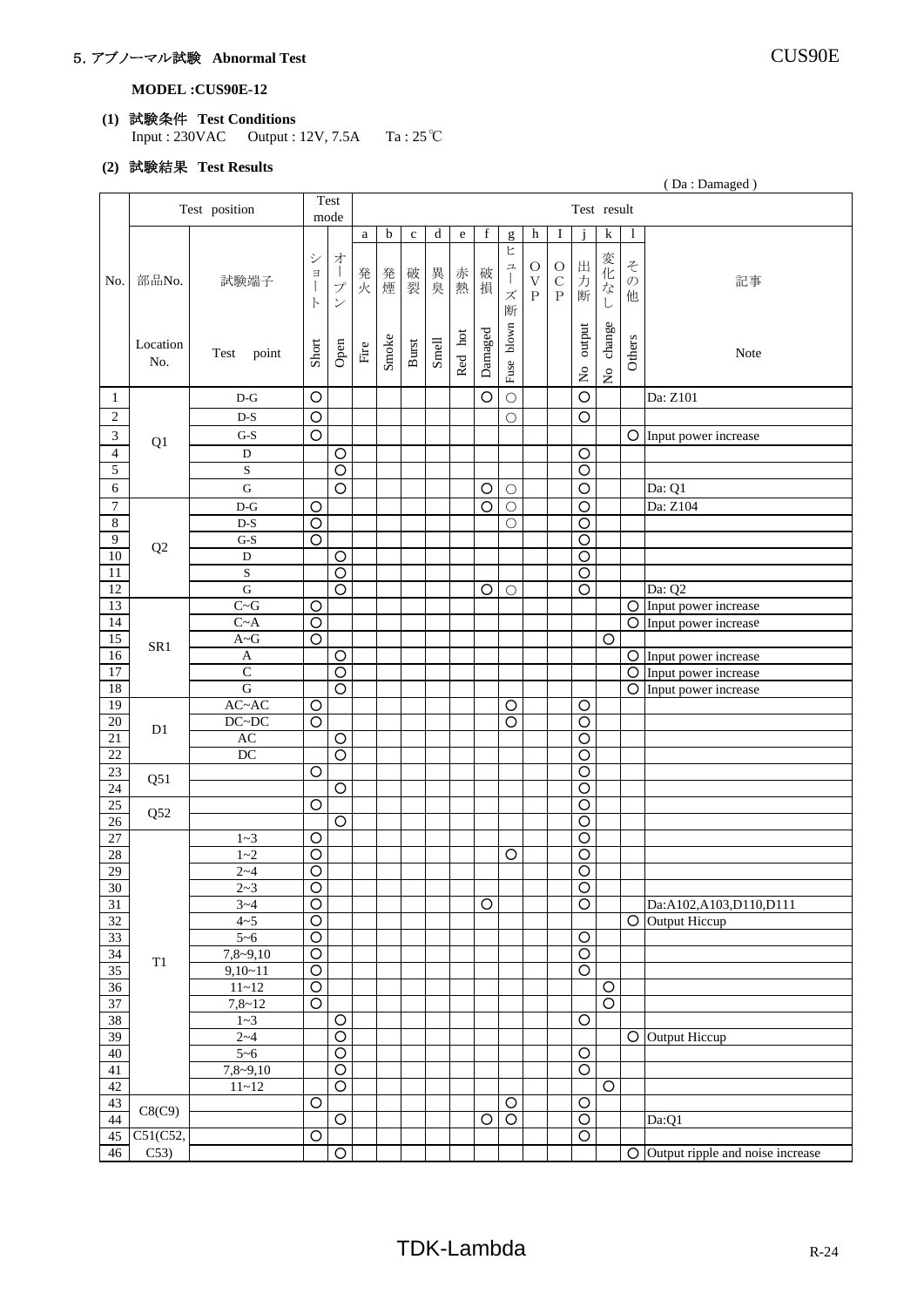#### **(1)** 振動試験種類 **Vibration Test Class**

掃引振動数耐久試験 Frequency variable endurance test

#### **(2)** 使用振動試験装置 **Equipment Used**

| ・制御部 | $\therefore$ DP550     | ・加振部 : V870 |              |
|------|------------------------|-------------|--------------|
|      | Controller DP CORP USA | Vibrator    | LDS CORP. UK |

#### **(3)** 試験条件 **Test Conditions**

| ・周波数範囲          | : $10 \sim 150$ Hz                                  | ・振動方向       | : X, Y, Z    |
|-----------------|-----------------------------------------------------|-------------|--------------|
| Sweep frequency |                                                     | Direction   |              |
| ・掃引時間           | :8.0分間                                              | ・試験時間       | : 各方向共 160分間 |
| Sweep time      | 8.0min                                              | Sweep count | 160 min each |
| ・加速度            | $:$ $ \bar{\mathcal{E}}$ 9.8m/s <sup>2</sup> (1.0g) |             |              |
| Acceleration    | Constant                                            |             |              |

#### **(4)** 試験方法 **Test Method**



#### **(5)** 判定条件 **Acceptable Conditions**

- 1.破壊しない事
- Not to be broken
- 2.試験後の特性は初期値から変動していない事

Characteristic to be within regulation specification after the test.

#### **(6)** 試験結果 **Test Results**

#### 合格 **OK**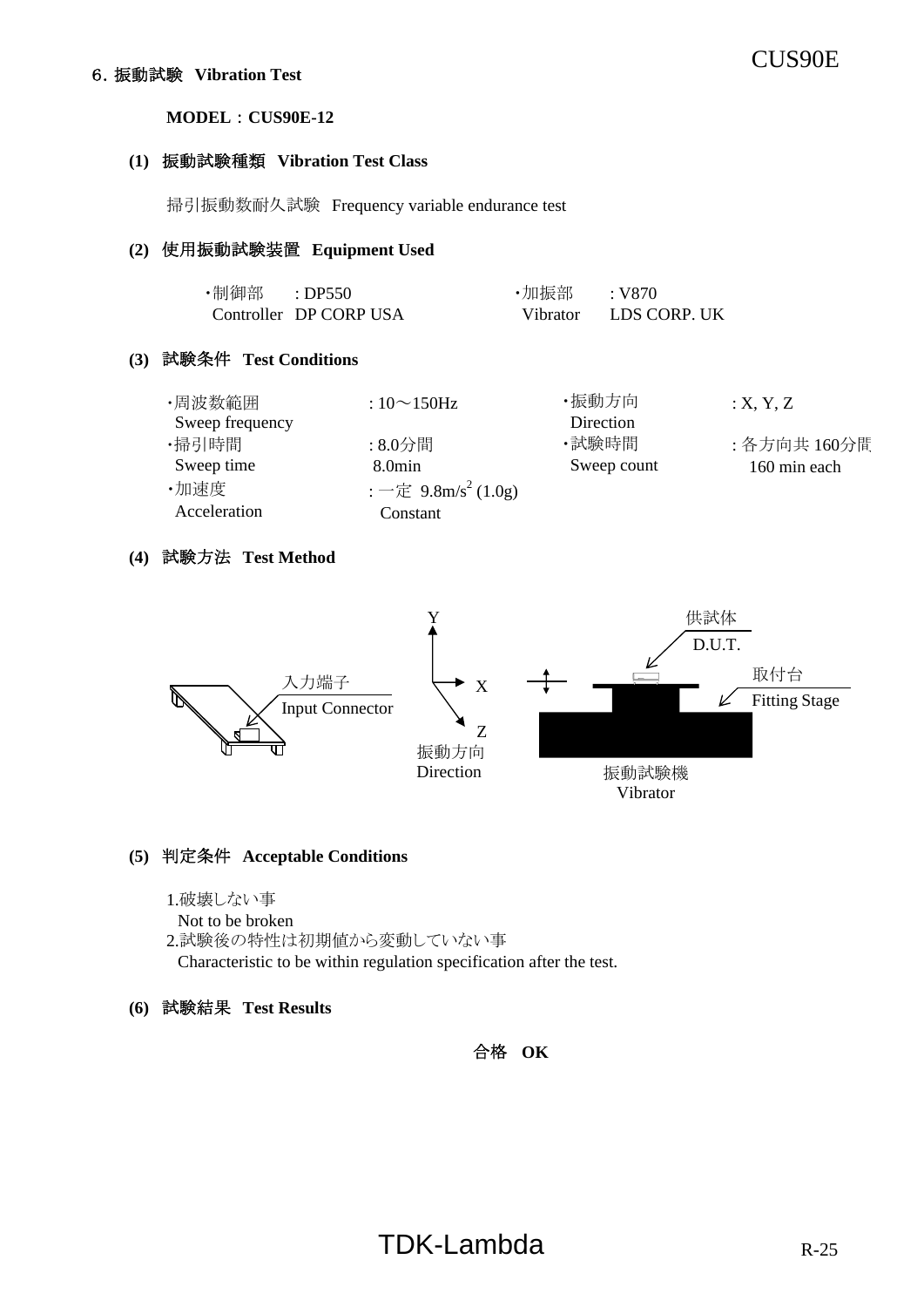**MODEL : CUS90E-12** 

#### **(1)** ヨ㦂ᅇ㊰ཬ䜃 ᐃჾ䚷**Test Circuit and Equipment**



#### **(2)** ヨ㦂᮲௳䚷**Test Conditions**

| ・入力電圧                 | : 100, 230VAC           | ・ノイズ電圧         | $: 0 \sim 2kV$     |
|-----------------------|-------------------------|----------------|--------------------|
| Input voltage         |                         | Noise level    |                    |
| ·出力電圧                 | :定格                     | ・位相            | : $0 \sim 360$ deg |
| <b>Output Voltage</b> | Rated                   | Phase          |                    |
| ·出力電流                 | $: 0, 100\%$            | ・極性            | $: +,-$            |
| Output current        |                         | Polarity       |                    |
| ·周囲温度                 | $:25^{\circ}\mathrm{C}$ | ・印加モード         | :コモン、ノーマル          |
| Ambient temperature   |                         | Mode           | Common, Normal     |
| ・パルス幅                 | : $50 \sim 1000$ ns     | ・トリガ選択         | $:$ Line           |
| Pulse width           |                         | Trigger select |                    |

#### **(3)** ุᐃ᮲௳䚷**Acceptable Conditions**

1.破壊しない事 Not to be broken 2.出力がダウンしない事 Not to be shut down output 3.その他異常のない事 No other out of orders

#### **(4)** ヨ㦂⤖ᯝ䚷**Test Results**

ྜ᱁䚷**OK**